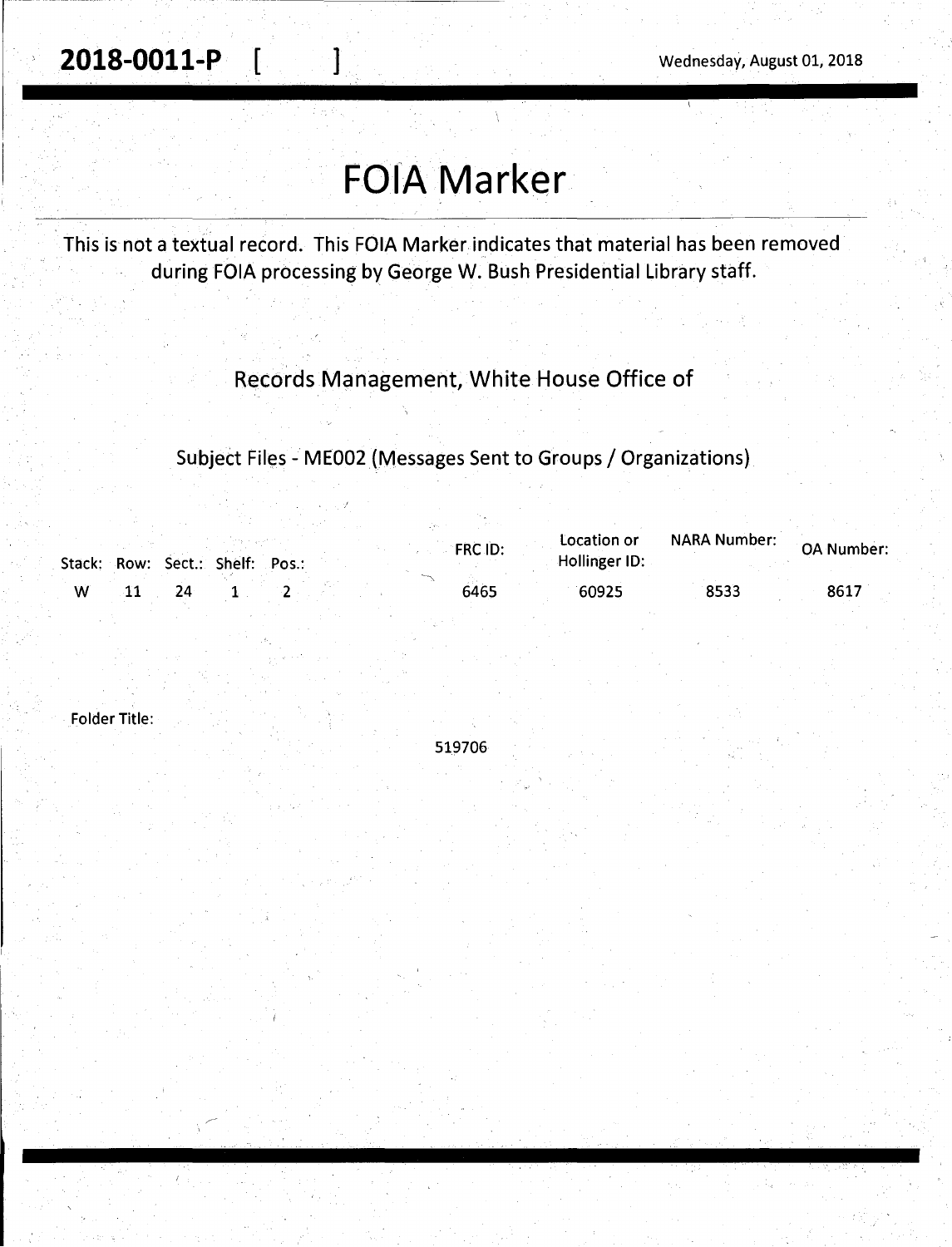## **Withdrawn/Redacted Material**  The George W. Bush Library

| <b>DOCUMENT</b><br>NO.                       | <b>FORM</b>                                                                          | <b>SUBJECT/TITLE</b>                                                                                                                                                                                                                                                                                                                                                                                                                                                                                                                                               |                                                                                                                                                                                                                                                                                                                                                                                                                                                                                                                                                                                                                                                                                                                                                                                                                                               | <b>PAGES</b> | <b>DATE</b> | <b>RESTRICTION(S)</b> |
|----------------------------------------------|--------------------------------------------------------------------------------------|--------------------------------------------------------------------------------------------------------------------------------------------------------------------------------------------------------------------------------------------------------------------------------------------------------------------------------------------------------------------------------------------------------------------------------------------------------------------------------------------------------------------------------------------------------------------|-----------------------------------------------------------------------------------------------------------------------------------------------------------------------------------------------------------------------------------------------------------------------------------------------------------------------------------------------------------------------------------------------------------------------------------------------------------------------------------------------------------------------------------------------------------------------------------------------------------------------------------------------------------------------------------------------------------------------------------------------------------------------------------------------------------------------------------------------|--------------|-------------|-----------------------|
| 001                                          | Email                                                                                | RE: Workflow #121511 - To: Winnie Brinkley, et al.<br>From: Jocelyn Scheffel                                                                                                                                                                                                                                                                                                                                                                                                                                                                                       |                                                                                                                                                                                                                                                                                                                                                                                                                                                                                                                                                                                                                                                                                                                                                                                                                                               |              | 04/02/2002  | P5                    |
|                                              |                                                                                      |                                                                                                                                                                                                                                                                                                                                                                                                                                                                                                                                                                    |                                                                                                                                                                                                                                                                                                                                                                                                                                                                                                                                                                                                                                                                                                                                                                                                                                               |              |             |                       |
|                                              |                                                                                      |                                                                                                                                                                                                                                                                                                                                                                                                                                                                                                                                                                    |                                                                                                                                                                                                                                                                                                                                                                                                                                                                                                                                                                                                                                                                                                                                                                                                                                               |              |             |                       |
|                                              |                                                                                      |                                                                                                                                                                                                                                                                                                                                                                                                                                                                                                                                                                    |                                                                                                                                                                                                                                                                                                                                                                                                                                                                                                                                                                                                                                                                                                                                                                                                                                               |              |             |                       |
|                                              |                                                                                      |                                                                                                                                                                                                                                                                                                                                                                                                                                                                                                                                                                    |                                                                                                                                                                                                                                                                                                                                                                                                                                                                                                                                                                                                                                                                                                                                                                                                                                               |              |             |                       |
|                                              |                                                                                      |                                                                                                                                                                                                                                                                                                                                                                                                                                                                                                                                                                    |                                                                                                                                                                                                                                                                                                                                                                                                                                                                                                                                                                                                                                                                                                                                                                                                                                               |              |             |                       |
|                                              |                                                                                      |                                                                                                                                                                                                                                                                                                                                                                                                                                                                                                                                                                    |                                                                                                                                                                                                                                                                                                                                                                                                                                                                                                                                                                                                                                                                                                                                                                                                                                               |              |             |                       |
|                                              |                                                                                      |                                                                                                                                                                                                                                                                                                                                                                                                                                                                                                                                                                    |                                                                                                                                                                                                                                                                                                                                                                                                                                                                                                                                                                                                                                                                                                                                                                                                                                               |              |             |                       |
|                                              |                                                                                      |                                                                                                                                                                                                                                                                                                                                                                                                                                                                                                                                                                    |                                                                                                                                                                                                                                                                                                                                                                                                                                                                                                                                                                                                                                                                                                                                                                                                                                               |              |             |                       |
|                                              |                                                                                      |                                                                                                                                                                                                                                                                                                                                                                                                                                                                                                                                                                    |                                                                                                                                                                                                                                                                                                                                                                                                                                                                                                                                                                                                                                                                                                                                                                                                                                               |              |             |                       |
|                                              |                                                                                      |                                                                                                                                                                                                                                                                                                                                                                                                                                                                                                                                                                    |                                                                                                                                                                                                                                                                                                                                                                                                                                                                                                                                                                                                                                                                                                                                                                                                                                               |              |             |                       |
|                                              | <b>COLLECTION TITLE:</b>                                                             | Records Management, White House Office of                                                                                                                                                                                                                                                                                                                                                                                                                                                                                                                          |                                                                                                                                                                                                                                                                                                                                                                                                                                                                                                                                                                                                                                                                                                                                                                                                                                               |              |             |                       |
| <b>SERIES:</b>                               |                                                                                      |                                                                                                                                                                                                                                                                                                                                                                                                                                                                                                                                                                    |                                                                                                                                                                                                                                                                                                                                                                                                                                                                                                                                                                                                                                                                                                                                                                                                                                               |              |             |                       |
|                                              |                                                                                      | Subject Files - ME002 (Messages Sent to Groups / Organizations)                                                                                                                                                                                                                                                                                                                                                                                                                                                                                                    |                                                                                                                                                                                                                                                                                                                                                                                                                                                                                                                                                                                                                                                                                                                                                                                                                                               |              |             |                       |
| <b>FOLDER TITLE:</b><br>519706               |                                                                                      |                                                                                                                                                                                                                                                                                                                                                                                                                                                                                                                                                                    |                                                                                                                                                                                                                                                                                                                                                                                                                                                                                                                                                                                                                                                                                                                                                                                                                                               |              |             |                       |
| <b>FRC ID:</b><br>6465                       |                                                                                      |                                                                                                                                                                                                                                                                                                                                                                                                                                                                                                                                                                    |                                                                                                                                                                                                                                                                                                                                                                                                                                                                                                                                                                                                                                                                                                                                                                                                                                               |              |             |                       |
|                                              |                                                                                      |                                                                                                                                                                                                                                                                                                                                                                                                                                                                                                                                                                    | <b>RESTRICTION CODES</b>                                                                                                                                                                                                                                                                                                                                                                                                                                                                                                                                                                                                                                                                                                                                                                                                                      |              |             |                       |
|                                              | Presidential Records Act - [44 U.S.C. 2204(a)]                                       |                                                                                                                                                                                                                                                                                                                                                                                                                                                                                                                                                                    | Freedom of Information Act - [5 U.S.C. 552(b)]                                                                                                                                                                                                                                                                                                                                                                                                                                                                                                                                                                                                                                                                                                                                                                                                |              |             |                       |
| 2201(3).<br><b>Deed of Gift Restrictions</b> | financial information $[(a)(4)$ of the PRA]<br>personal privacy $[(a)(6)$ of the PRA | P1 National Security Classified Information [(a)(1) of the PRA]<br>P2 Relating to the appointment to Federal office $[(a)(2)$ of the PRA<br>P3 Release would violate a Federal statute $[(a)(3)$ of the PRA<br>P4 Release would disclose trade secrets or confidential commercial or<br>P5 Release would disclose confidential advice between the President<br>and his advisors, or between such advisors [a](5) of the PRA]<br>P6 Release would constitute a clearly unwarranted invasion of<br>PRM. Personal record misfile defined in accordance with 44 U.S.C. | $b(1)$ National security classified information $(0)(1)$ of the FOIA<br>b(2) Release would disclose internal personnel rules and practices of<br>$\sim$ an agency [(b)(2) of the FOIA]<br>$b(3)$ Release would violate a Federal statute $[(b)(3)$ of the FOIA]<br>b(4) Release would disclose trade secrets or confidential or financial<br>information $[(b)(4)$ of the FOIA<br>b(6) Release would constitute a clearly unwarranted invasion of<br>personal privacy $[(b)(6)$ of the FOIA<br>b(7) Release would disclose information compiled for law enforcement<br>purposes $[(b)(7)$ of the FOIA]<br>b(8) Release would disclose information concerning the regulation of<br>financial institutions $[(b)(8)$ of the FOIA]<br>b(9) Release would disclose geological or geophysical information<br>concerning wells [(b)(9) of the FOIA] |              |             |                       |
|                                              | security information.                                                                | A. Closed by Executive Order 13526 governing access to national                                                                                                                                                                                                                                                                                                                                                                                                                                                                                                    | <b>Records Not Subject to FOIA</b>                                                                                                                                                                                                                                                                                                                                                                                                                                                                                                                                                                                                                                                                                                                                                                                                            |              |             |                       |

B. Closed by statute or by the agency which originated the document. C. Closed in accordance with restrictions contained in donor's deed of gift.

Court Sealed - The document is withheld under a court seal and is not subject to the Freedom of Information Act.

*I.·* 

I.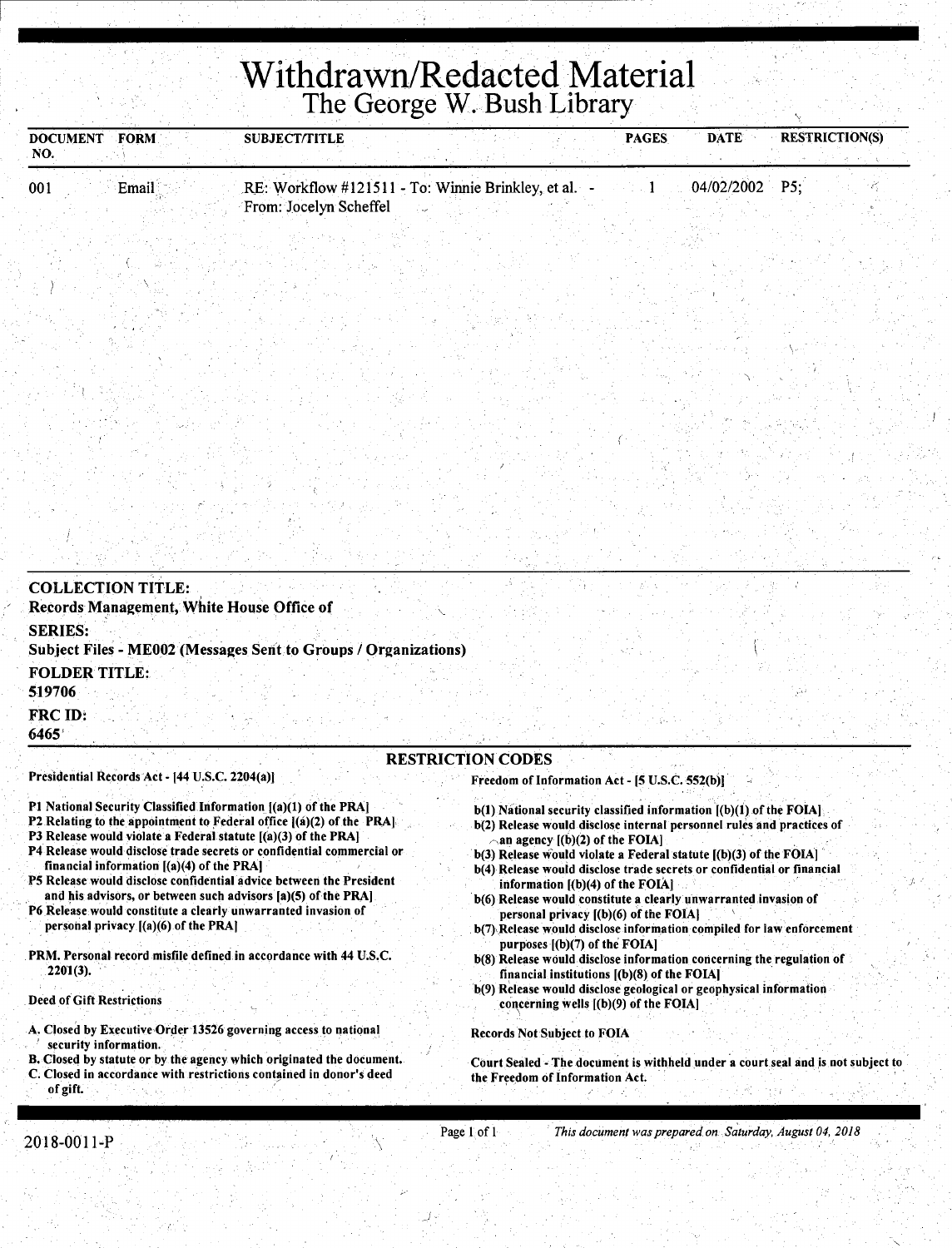

#### April 8, 2002

;. *I}*  I; *'}* 

I am: pleased to send warm greetings to those attending the Judicial Conference of the United States Court of Appeals for the Federal Circuit.

In 1982, President Ronald Reagan signed into law the Federal Courts Improvement Act, creating the Federal Circuit to hear appeals based on legally defined subject-matter jurisdiction. For the last 20 years, this specialized court has promoted uniformity and stability in vital and complex areas of the law, while lessening the burden on the twelve geographically based courts of appeal. Today, the Federal Circuit has national jurisdiction over appeals involving a variety of specialized bodies of law.

On the Court's 20th anniversary, I commend those whose dedication and hard work make the Federal Circuit an invaluable part of our judicial system. Your efforts help the court achieve its mission and contribute to the fair and impartial resolution of disputes. Best wishes for a successful event.

GWB/CN/BRC/HKM/jej-ckb (Corres. #2357814)  $(4)$ judicialconference)<br>ce: Misty Marshall, Pres. Msgs., 9th Floor, 1800 G Street i/"cc: Heidi Marquez, Pres. Corr., 9th Floor, 1800 G Street SENT TO: GEORGE W. BUSH A The Honorable Haldane Robert Mayer Chief Judge United States Court of Appeals for the Federal Circuit Washington, D.C. 20439 EXAMPLE ON MAIL -- RETURN TO PRESIDENTIAL MESSAGES,<br>9TH FLOOR, 1800 G STREET, X65503, FOR DISPATCH \*\*\*

Reservally Deopped of by Misty Mashall 18/02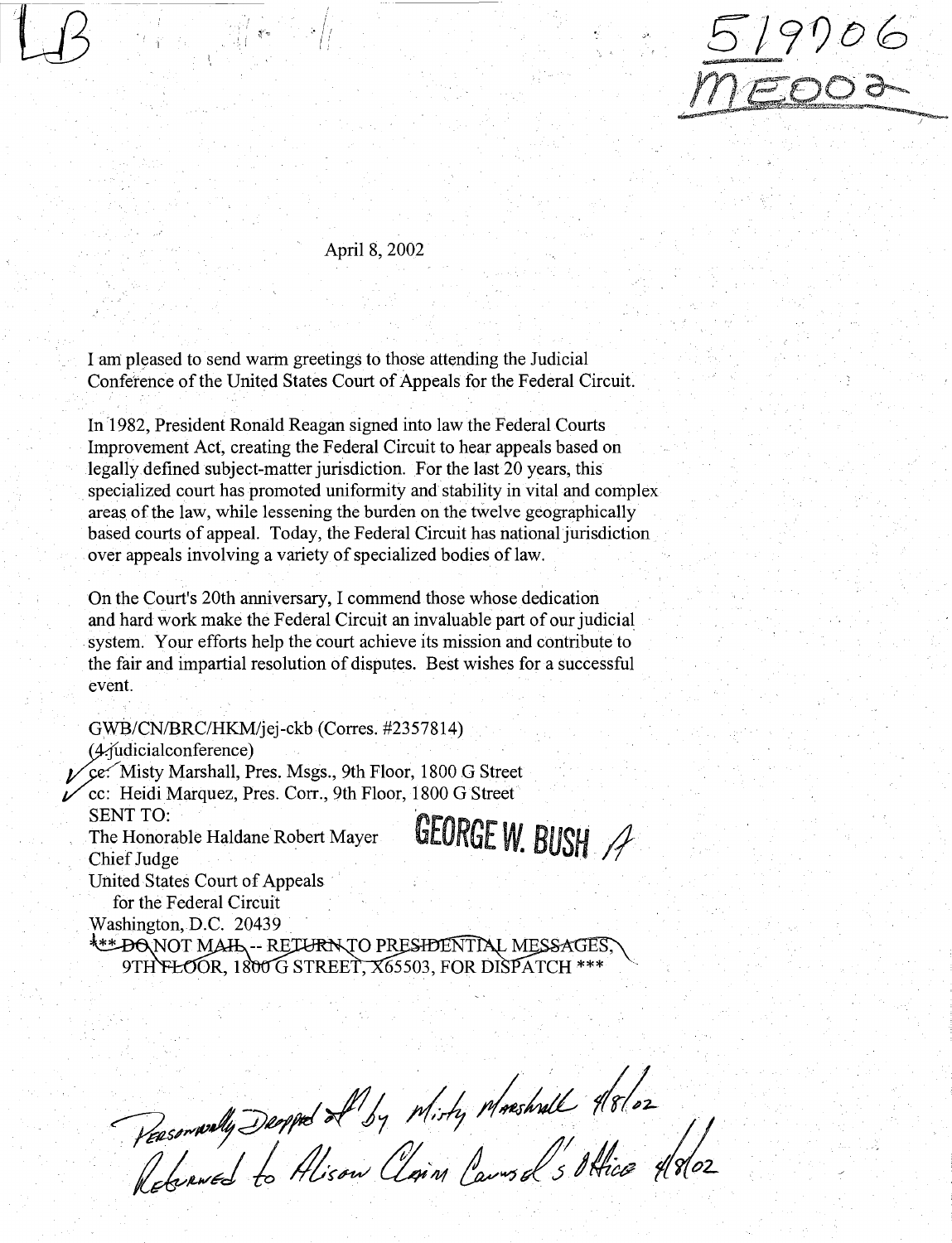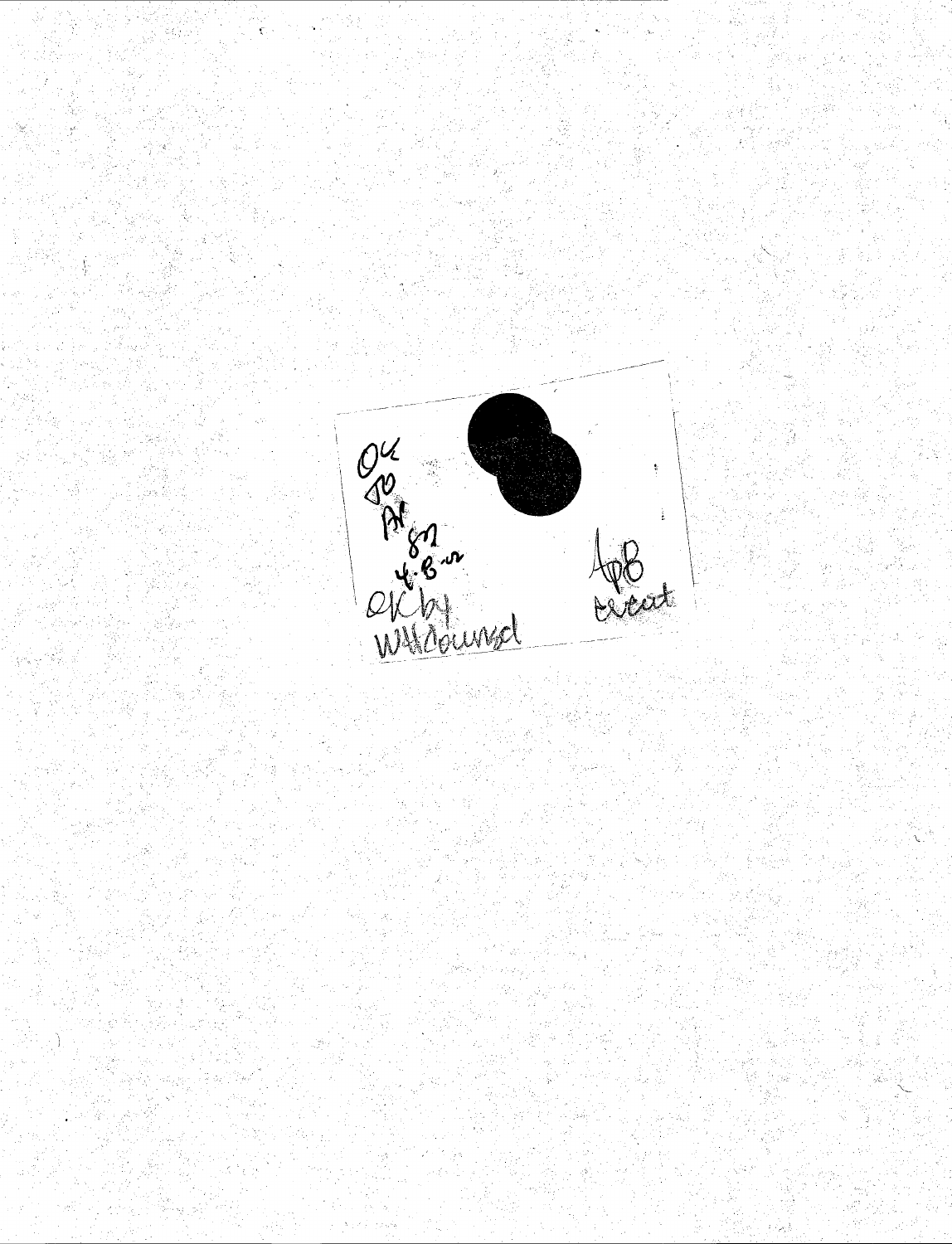

#### THE WHITE HOUSE WASHINGTON

April 8, 2002

subject matter

 $\diagdown$  $\ddot{\phantom{1}}$ 

I am pleased to send warm greetings to those attending the Judicial \ Conference of the United States Court of Appeals for the Federal Circuit.

legady<br>defined In 1982, President Ronald Reagan signed into law the Federal Courts Improvement Act, creating the Federal Circuit to hear appeals based on  $\partial e^{\frac{1}{2} \mathbf{i} \cdot \mathbf{k}}$ <br>subject matter. For the last the same this specialized court has subject matter. For the last twenty years, this specialized court has promoted uniformity and stability in vital and complex areas of the law, while lessening the burden on the twelve geographically based courts of appeal. Today, with its jurisdiction expanded by Congress, the Federal Circuit has national jurisdiction over appeals involving a variety of specialized bodies of law. Ave

Cicoits Cont

 $\stackrel{\frown}{\phantom{\overline{\phantom{F}}}}\hspace{-0.1in}\mathcal{A}$ 

On the <del>court's</del> 20th anniversary, I commend those whose dedication and hard work make the Federal Circuit an invaluable part of our judicial system. Your efforts help the court achieve its mission and contribute to the fair, impartial resolution of disputes. Best wishes for a successful event.

L\_\_\_\_~~--~~~~~~~~~~~~~~~~~~~~~~~~~~~~~~~~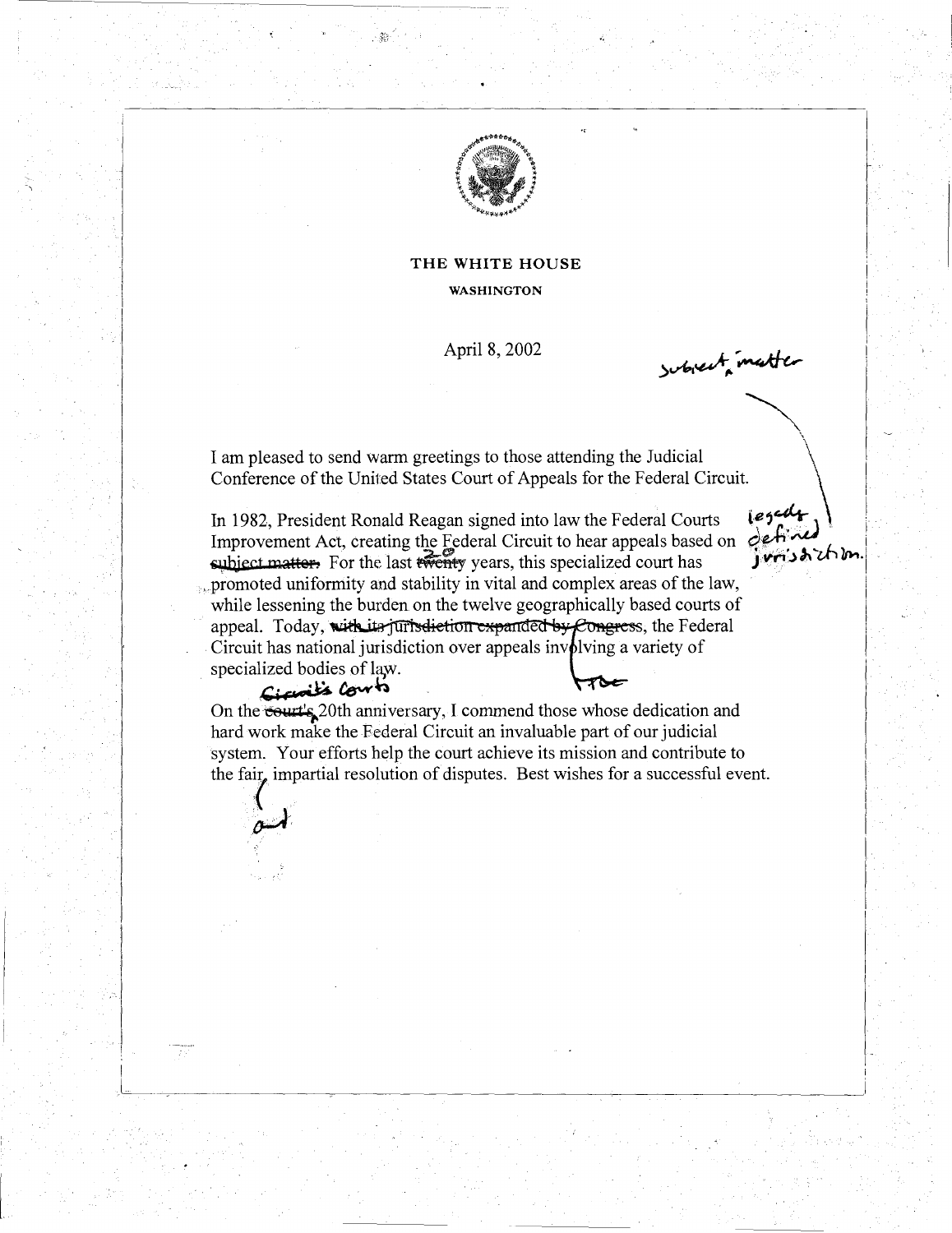# April 8, 2002

//

 $\cdot$   $\cdot$   $\cdot$ ;-if.

.,.,,,,... */* ~< /'

I am pleased to send warm greetings to those attending the Judicial Conference of the United States Court of Appeals for the Federal Circuit.

In 1982, President Ronald Reagan signed into law the Federal Courts Improvement Act, creating the Federal Circuit to hear appeals based on subject matter. For the last twenty years, this specialized court has promoted uniformity and stability in vital aqd complex areas of the law, while lessening the burden on the twelve geographically based courts of appeal. Today, with its jurisdiction expanded by Congress, the Federal Circuit has national jurisdiction over appeals involving a variety of specialized bodies of law.  $\begin{array}{c} \text{arized bodies of law.} \\ \text{or } \end{array}$ 

On the court's 20th anniversary,  $\frac{1}{2}$  commend those whose dedication and hard work make the Federal Circuit an invaluable part of our judicial system. Your efforts help the court achieve its mission and contribute to the fair, impartial resolution of disputes. Best wishes for a successful event.

 $\frac{1}{2}$ GWB/CXN/BRC/HKM/JEJ (Corres. #2357814) (4.judicialconference) cc: Misty Marshall, Pres. Msgs., 9th Floor, 1800 G Street cc: Heidi Marquez, Pres. Corr., 9th Floor, 1800 G Street SENT TO: The Honorable Haldane Robert Mayer Chief Judge United States  $\mathcal{C}$ ourt of Appeals for the Federal Circuit Washington, D.C. 20439

/

#### ./ \*~DO NOT MAIL -- RETURN TO PRESIDENTIAL MESSAGES, */* 9TH FLOOR, 1800 G STREET, X65503, FOR DISPATCH\*\*\*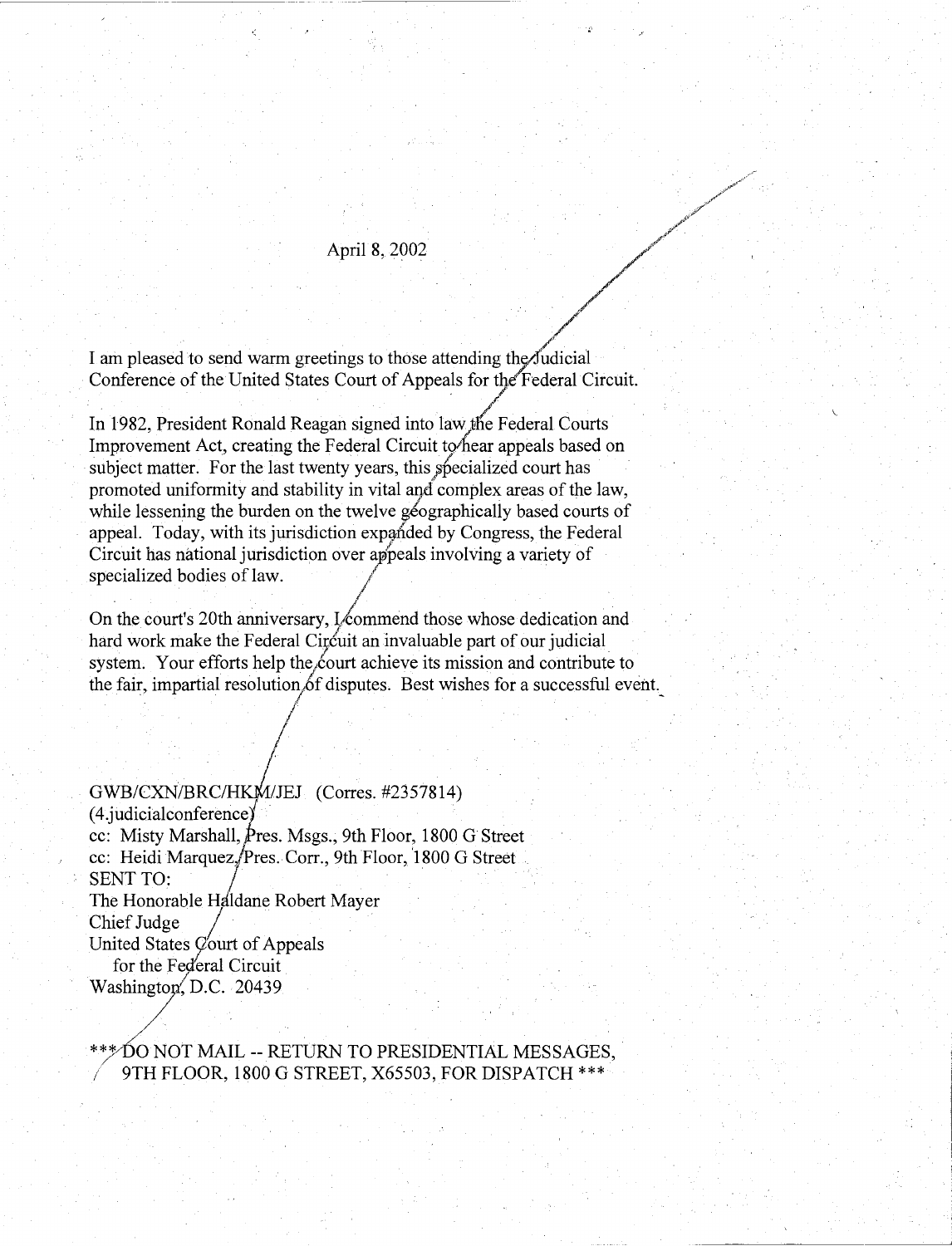# Office of Presidential Messages

## 3 Pages Total

| To:      | <b>Cabinet Affairs</b><br>Chief of Staff                                                              |
|----------|-------------------------------------------------------------------------------------------------------|
|          | Counsel's Office<br>Faxed to Brett Kavanaugh @ 65104<br>Domestic Policy                               |
|          | Legislative Affairs<br>NSC <sup>.</sup>                                                               |
|          | Media Affairs<br>Public Liaison                                                                       |
|          | Other                                                                                                 |
| From:    | Misty Marshall<br>Director, Presidential Messages<br>65505 phone / 62806 fax                          |
| Subject: | Clearance Request for<br>Judicial Conference of the U.S. Court of Appeals for the Federal<br>Circuit. |
| Date:    | April 5, 2002                                                                                         |
|          | Please find attached a draft Presidential Message for the Judicial Conference of the U.S. Court       |

of Appeals for the Federal Circuit.

Please provide your approval/comments/recommendations to me As Soon As Possible.

Please call or fax your response.

Thank you.

 $\int$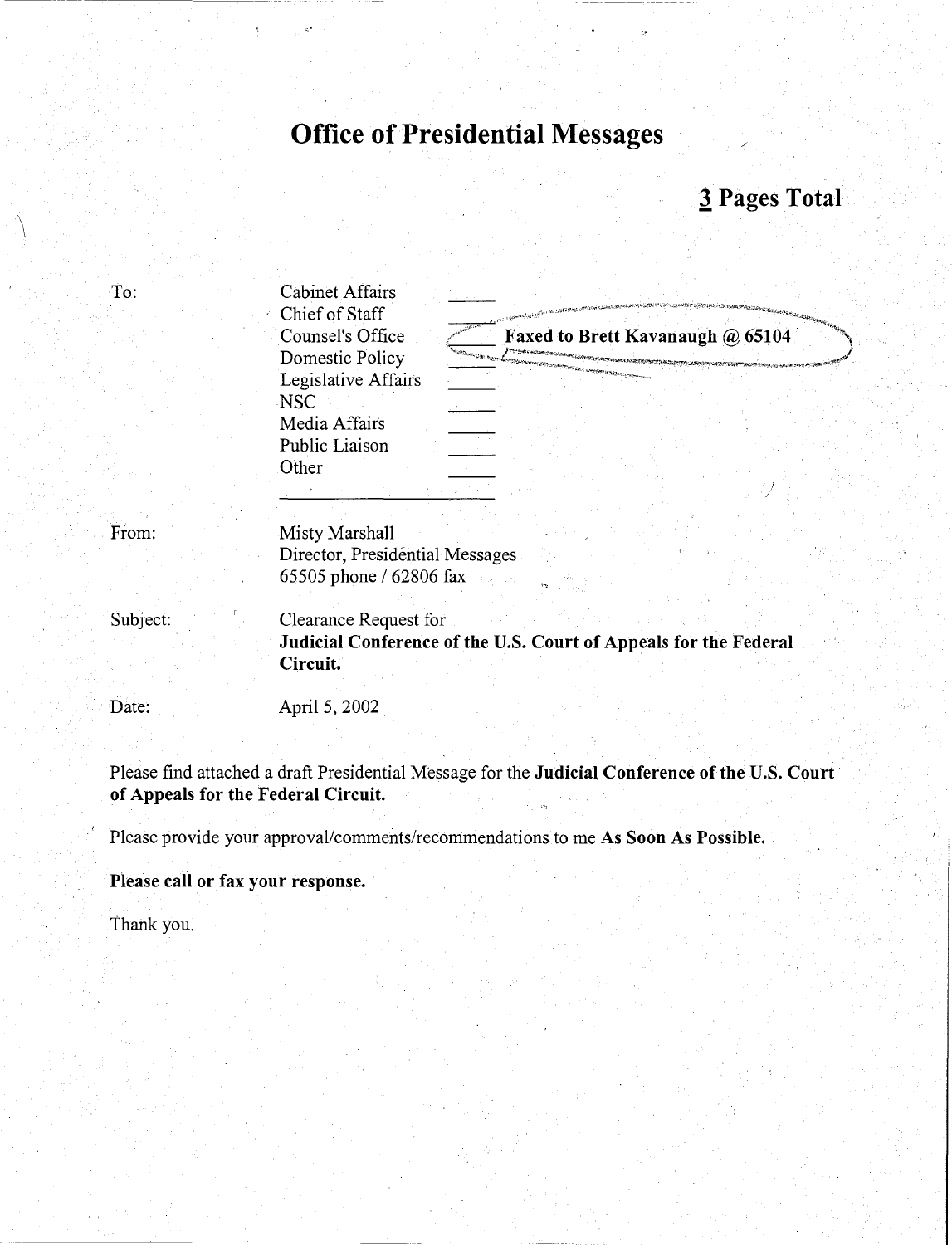|     | ********************* |     |
|-----|-----------------------|-----|
| *** | <b>TX REPORT</b>      | *** |

#### TRANSMISSION OK

TX/RX NO CONNECTION. TEL CONNECTION ID ST. TIME USAGE T PGS. RESULT

4352 04/05 16:27 01'35 3 OK

65104

# **Office of Presidential Messages**

# , **3 Pages Total**

| To:      | <b>Cabinet Affairs</b>                                                                                                                 |
|----------|----------------------------------------------------------------------------------------------------------------------------------------|
|          | Chief of Staff<br>Faxed to Brett Kavanaugh @ 65104<br><b>Counsel's Office</b><br>Domestic Policy                                       |
|          | Legislative Affairs<br><b>NSC</b><br>Media Affairs<br>Public Liaison<br>Other                                                          |
| From:    | Misty Marshall<br>Director, Presidential Messages<br>65505 phone / 62806 fax                                                           |
| Subject: | Clearance Request for<br>Judicial Conference of the U.S. Court of Appeals for the Federal<br>Circuit.                                  |
| Date:    | April 5, 2002                                                                                                                          |
|          | Please find attached a draft Presidential Message for the Judicial Conference of the U.S. Court<br>of Appeals for the Federal Circuit. |

Please provide your approval/comments/recommendations to me As **Soon As Possible.** 

#### **Please call or fax your response.**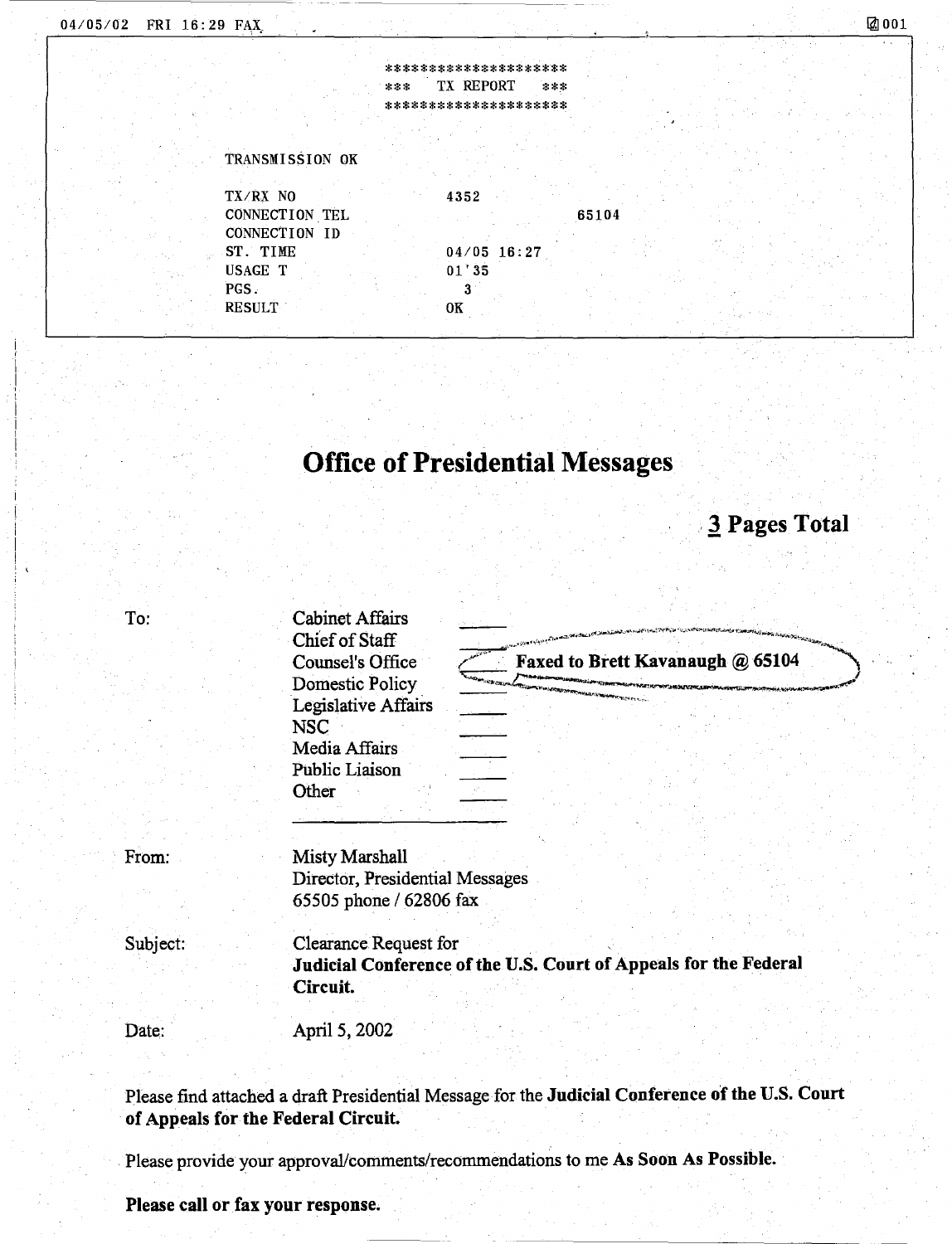|                         | <b>GEORGE W. BUSH CORRESPONDENCE</b><br><b>Messages and Special Letters</b> |  |  |  |  |
|-------------------------|-----------------------------------------------------------------------------|--|--|--|--|
| File name $\leq$        |                                                                             |  |  |  |  |
| 2552<br>IQ Outgoing ID. |                                                                             |  |  |  |  |
| Writer                  | Date                                                                        |  |  |  |  |
|                         |                                                                             |  |  |  |  |
| Cairns<br>Hughes        |                                                                             |  |  |  |  |
| Marquez                 |                                                                             |  |  |  |  |
|                         | <b>Approvals Needed</b>                                                     |  |  |  |  |
| <b>Media Affairs</b>    | <b>Political Affairs</b>                                                    |  |  |  |  |
| <b>NSC</b>              | Public Liaison                                                              |  |  |  |  |
| Legislative Affairs     | ÖK<br>Domestic Policy                                                       |  |  |  |  |
| <b>Cabinet Affairs</b>  | Oth                                                                         |  |  |  |  |
| Enclosures              | anavar<br>КG                                                                |  |  |  |  |
| Special Instructions _  |                                                                             |  |  |  |  |
| Hansen                  | Sayle                                                                       |  |  |  |  |
|                         | Revised 03/15                                                               |  |  |  |  |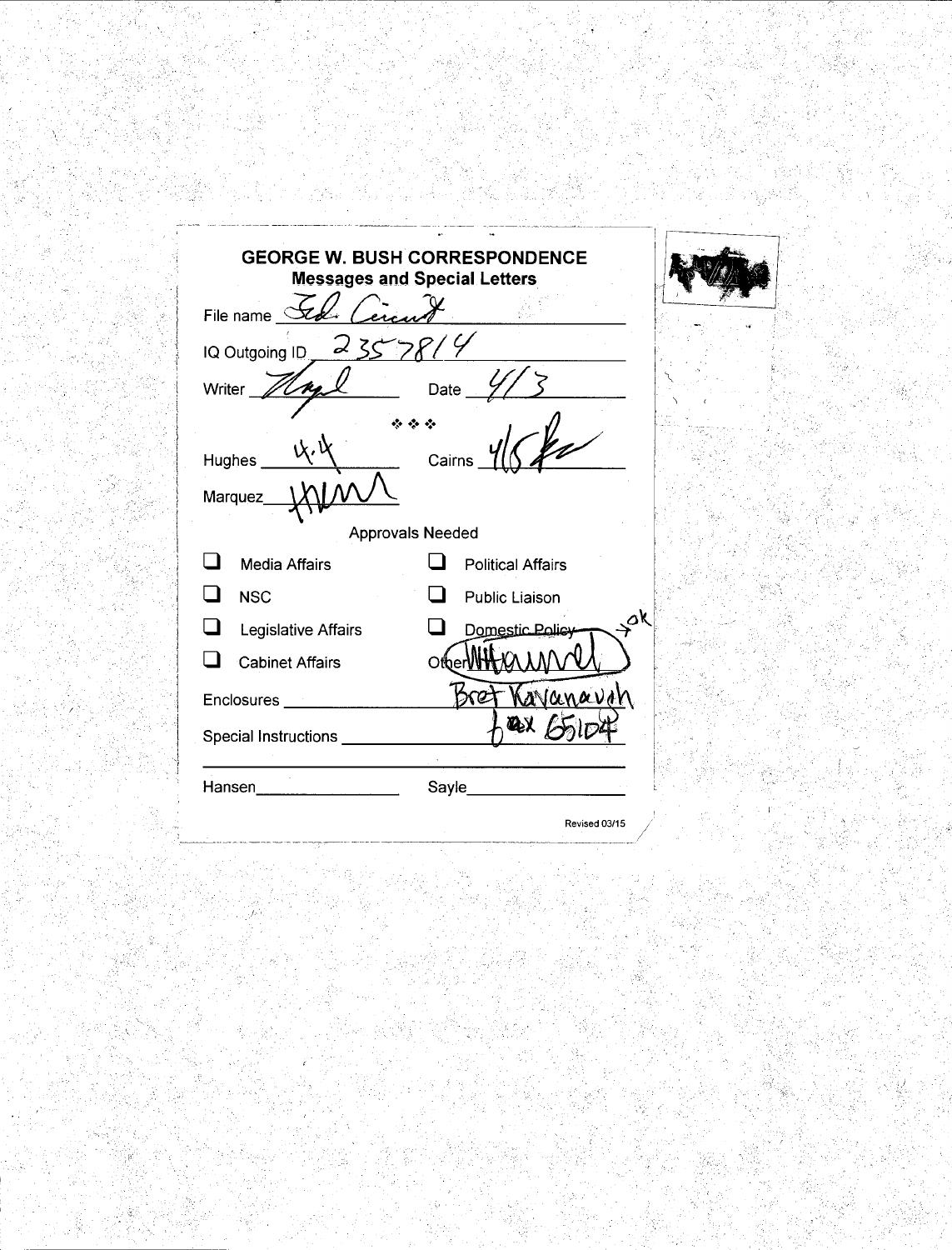

#### April 3, 2002

I am pleased to send warm greetings to those attending the Judicial Conference of the United • States Court of Appeals for the Federal Circuit.

. . . '

In 1982, President Ronald Reagan signed into law the Federal Courts Improvement Act, creating the Federal Circuit to hear appeals based on subject matter. For the last twenty years, this .( specialized court has promoted uniformity and stability in vital and complex areas of the law, while lessening the burden on the twelve geographically based courts of appeal. Today, with its '· " . jurisdiction expanded by Congress, the Federal Circuit has national jurisdiction over appeals involving a variety of specialized bodies of law.

On the court's 20<sup>th</sup> anniversary, I commend those whose dedication and hard work make the Federal Circuit an invaluable part of our judicial system. Your efforts help the court achieve its mission and contribute to the fair, impartial resolution of disputes. Best wishes for a successful event.

· GWB/(>>)/cbn (Corres. #2357814)  $((\ge)$ ) cc: Misty Marshall, Presidential Messages, 9th Floor 1800 G Street cc: Heidi Marquez, Presidential Correspondence, 9th Floor, 1800 G Street  $(\gg)$ 

SENT TO:

~·~~~ ~~~~~~~~~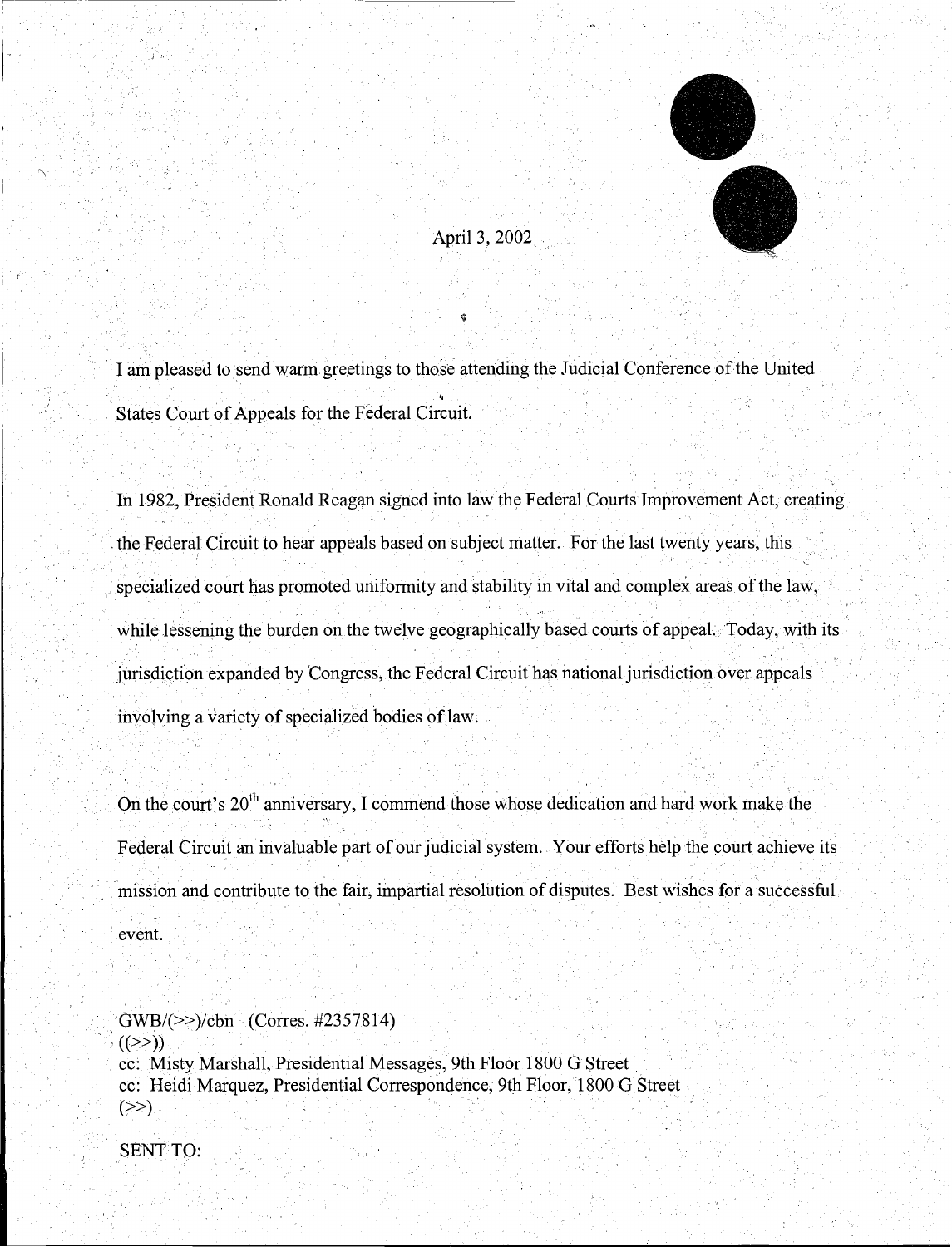$(\ge)$ 

\*\*\* RETURN TO PRESIDENTIAL MESSAGES, 9TH FLOOR, 1800 G STREET, X65503, FOR DISPATCH \*\*\*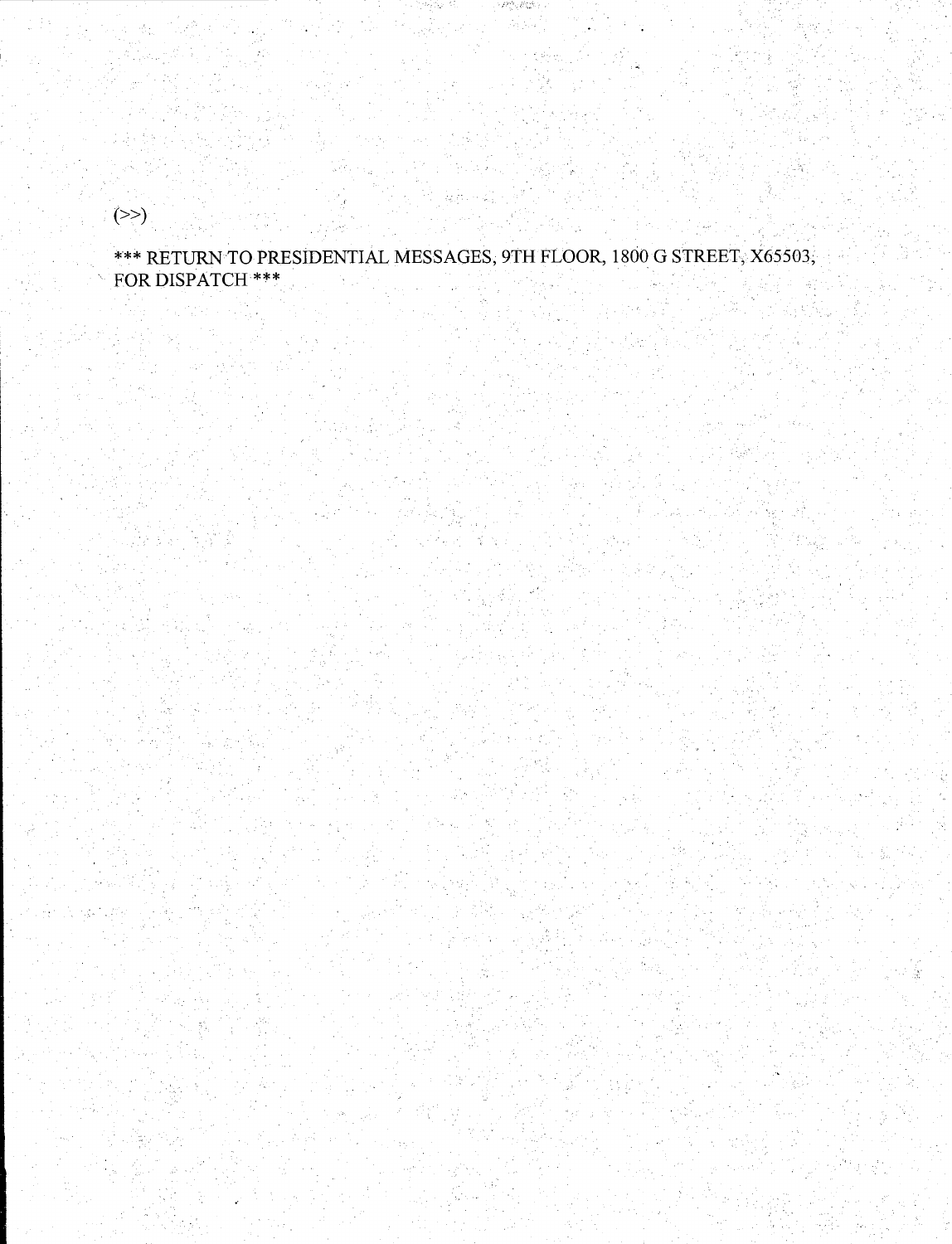April 3, 2002

' ,. '

I am pleased to send warm greetings to those attending the Judicial Conference of the United States Court of Appeals for the Federa1 Circuit.

In 1982, President Ronald Reagan signed into law the Federal Courts Improvement Act, creating. the Federal Circuit to hear appeals based on subject matter. For the last twenty years, this 그 외국 그 사람이 아니라 나는 그 일이 없었다. 그 사람은 그 사람이 자신이 있다. 이 사람들은 사람들이 아닌 것 같아. specialized court has promoted uniformity and stability in vital and complex areas of the law, while lessening the burden on the twelve geographically based courts of appeal. Today, with its jurisdiction expanded by Congress, the Federal Circuit has national jurisdiction over appeals involying a variety of specialized bodies of law;

On the court's 20<sup>th</sup> anniversary, I commend those whose dedication and hard work make the **!C#'·** illV/ttAI/~ I'~.~~ 4"~./Wl~~A *(yf,?&,* , . . . . ·. . . Federal Circuit a success. Your efforts help the court achieve its mission and contribute to the fair, impartial resolution of disputes. Best wishes for a successful event.

 $\mathbb{R} \rightarrow$ 

. .

. GWB/(>>)/cbn (Corres. #2357814)  $((\ge)$ ) cc: Misty Marshall, Presidential Messages, 9th Floor 1800 G Street cc:: Heidi Marquez, Presidential Correspondence, 9th Floor, 1800 G Street ...

SENT TO:  $(\ge)$ 

'. ~ .,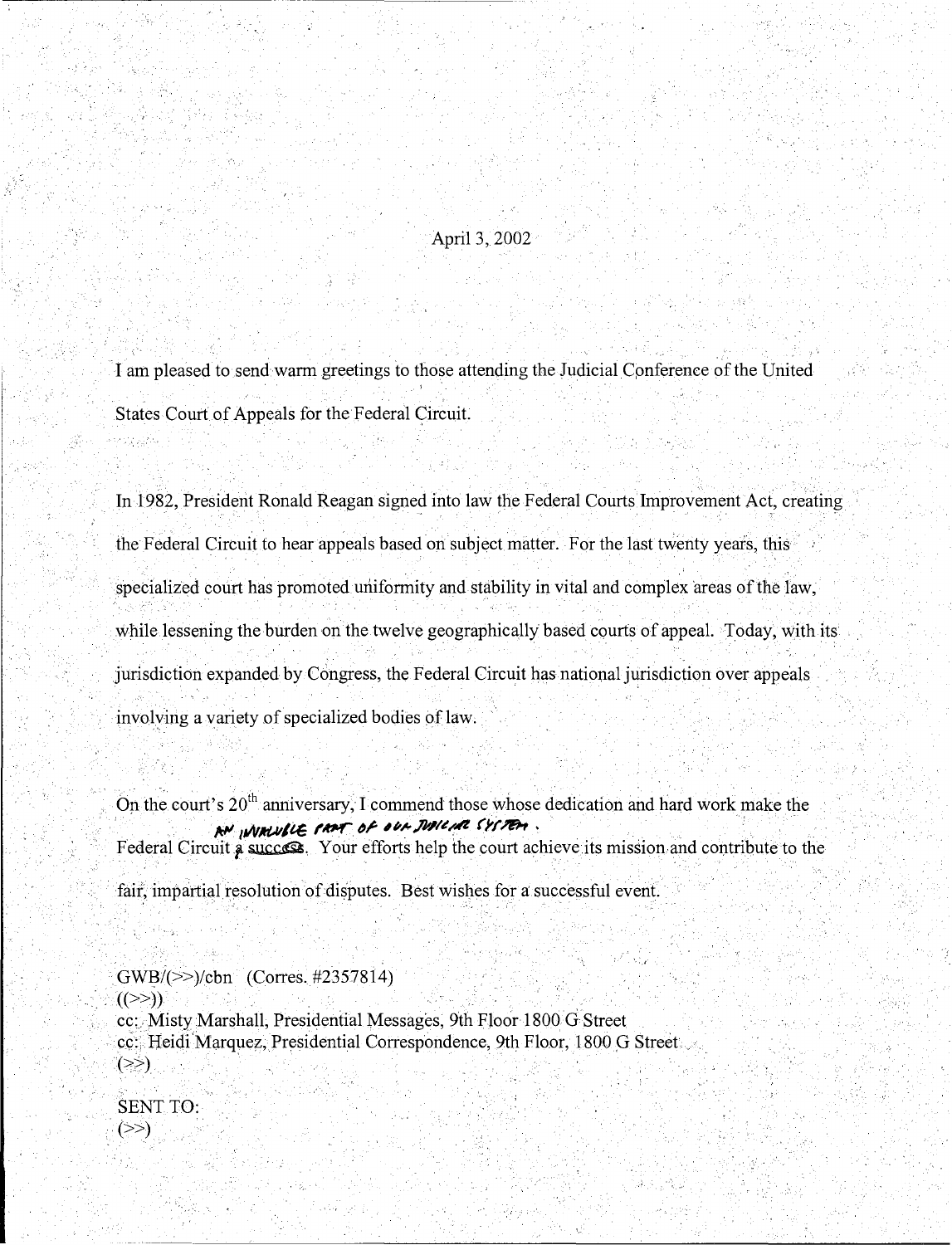#### \*\*\*RETURN TO PRESIDENTIAL MESSAGES, 9TH FLOOR, 1800 G STREET; X65503, FOR DISPATCH\*\*\*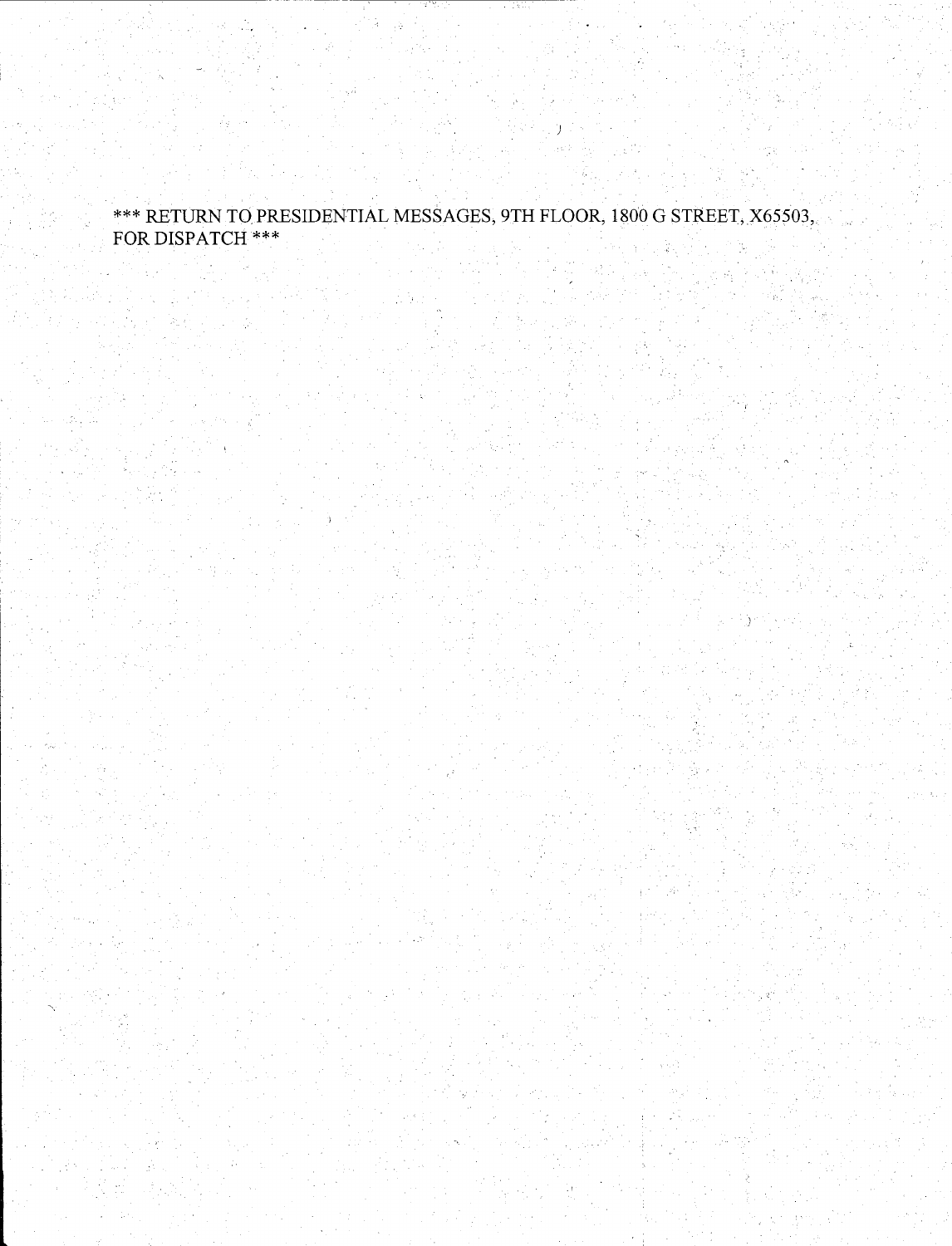#### April3,2002

I am pleased to send warm greetings to those attending the Judicial Conference of the United States Court of Appeals for the Federal Circuit.

In 1982, President Ronald Reagan signed into law the Federal Courts Improvement Act, creating . 이번 이 사회 이 시간이 있는 것이 있는 것이 있는 것이 없어. 이 시간이 있는 것이 없어요. 이 시간이 있어? . the Federal Circuit to hear appeals based on subject matter. For the last twenty years, this specialized court has promoted uniformity and stability in vital and complex areas of the law, the Federal Circuit to hear appeals based on subject matter. For the last twenty years, this<br>specialized court has promoted uniformity and stability in vital and complex areas of the law<br> $\sqrt{120$ MM/ $\%$ <br>while easing-the bu with its jurisdiction expanded by Congress of expanded its jurisdiction, and todax the Federal Circuit court has national jurisdiction over<br>appeals involving a variety of specialized bodies of law.

*AUPT* in *duality*<br>*M<sub>arb</sub>* I commend those whose commitment and hard work make the Federal Circuit a success. Your efforts help the court achieve its mission and contribute to the fair, impartial resolutions of disputes. Best wishes for a successful event.

GWB/(>>)/cbn (Corres. #2357814)  $((>>))$ cc: Misty Marshall, Presidential Messages, 9th Floor 1800 G Street cc: Heidi Marquez, Presidential Correspondence, 9th Floor, 1800 G Street  $($ >>)

SENT TO:  $(\ge)$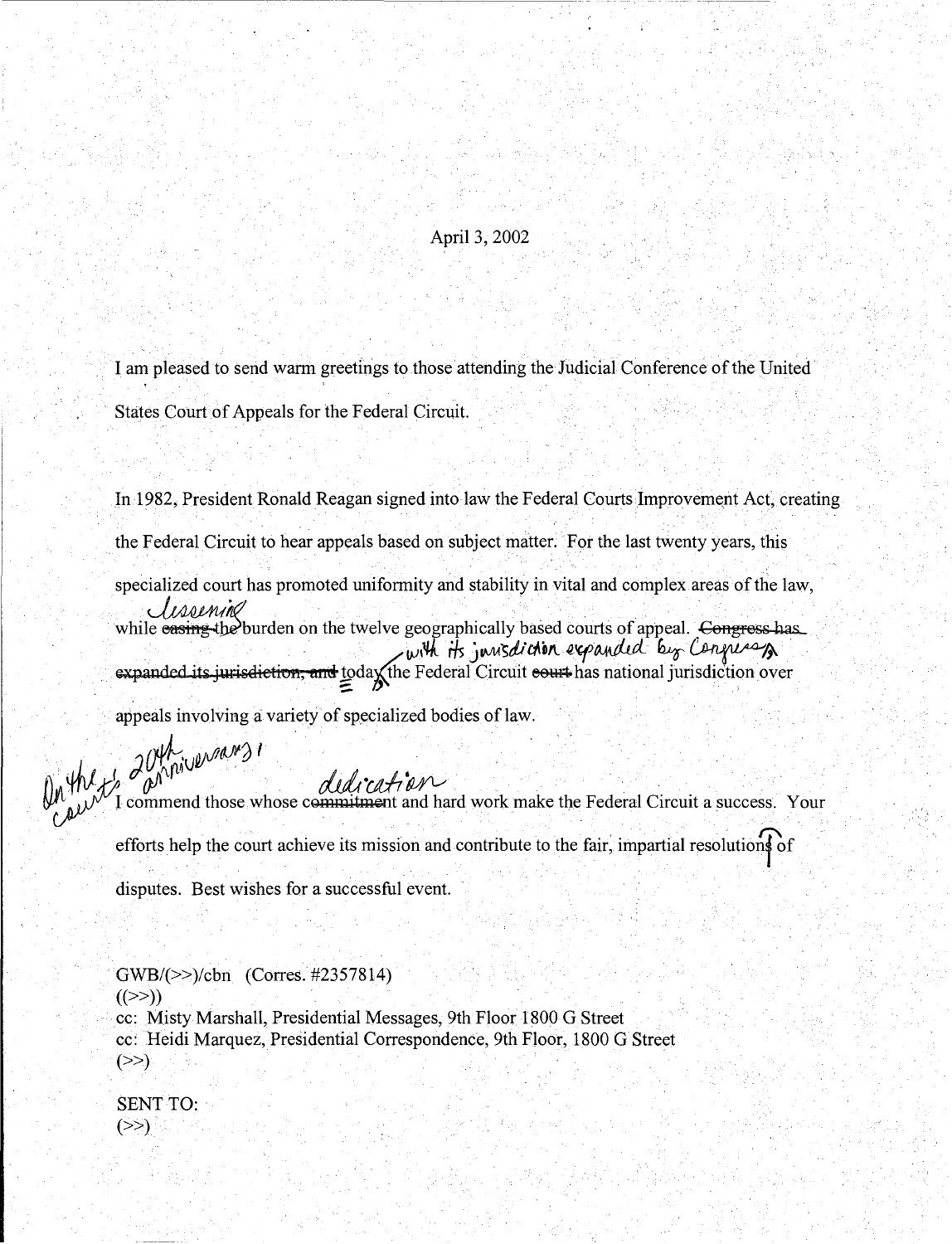#### \*\*\*RETURN TO PRESIDENTIAL MESSAGES, 9TH FLOOR, 1800 G STREET, X65503, FOR DISPATCH\*\*\*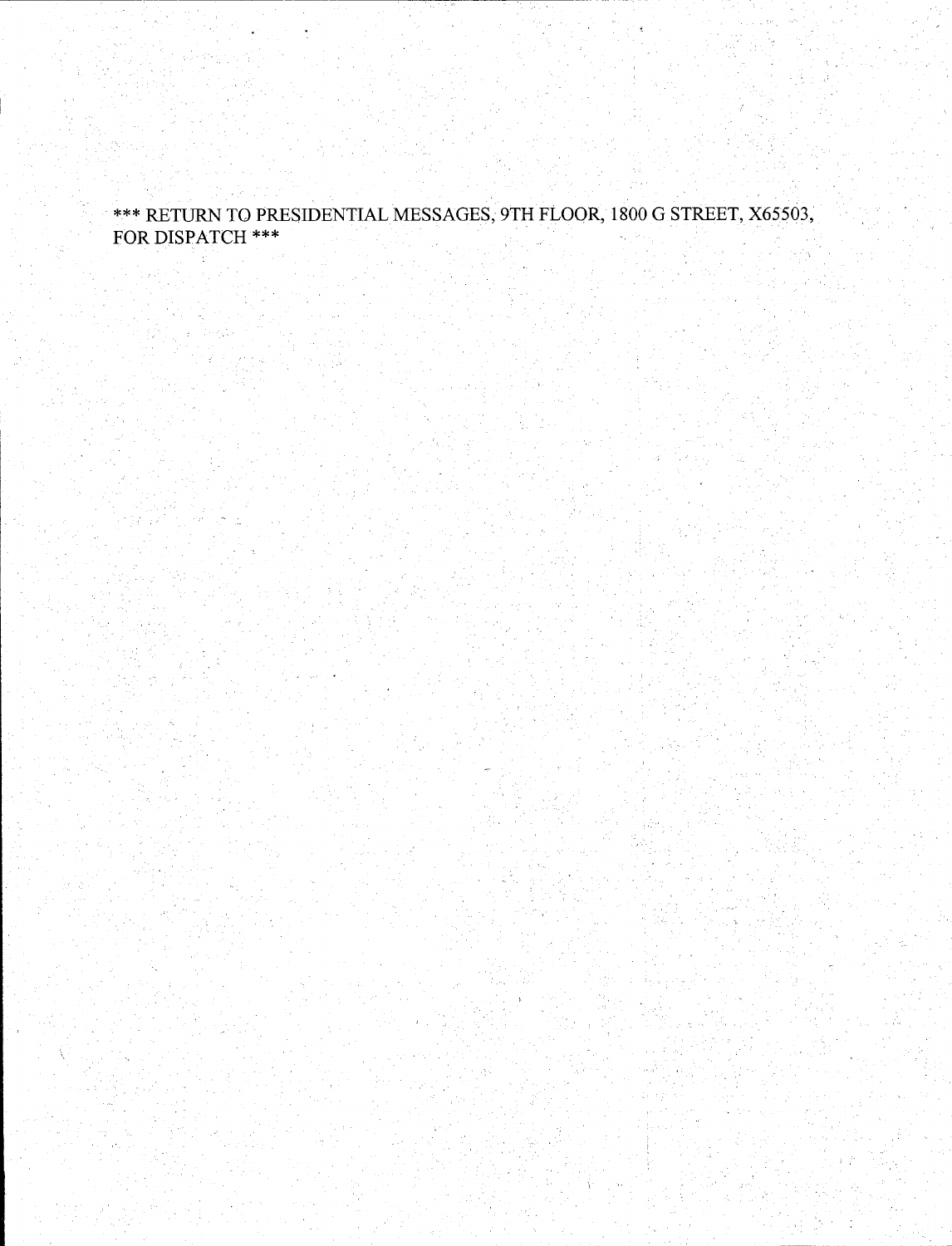#### 12/31/2013 03:17 FAX

U.S. Department of Justice Justice Management Division **Information Resources Management** Systems Technology Staff<br>Systems Technology Staff<br>601 D Street, N.W., Rm. 4608 PHB<br>Washington, D.C. 20530



Ø001

|                      | <b>Facsimile Cover Sheet</b>                                             |                                                                                                      |  |  |  |  |  |  |
|----------------------|--------------------------------------------------------------------------|------------------------------------------------------------------------------------------------------|--|--|--|--|--|--|
| Transmitted to:      | Voice:                                                                   | Fax: $4562806$                                                                                       |  |  |  |  |  |  |
| Name: Misty Marshall |                                                                          |                                                                                                      |  |  |  |  |  |  |
|                      | Organization: Dresidential Carespondence                                 |                                                                                                      |  |  |  |  |  |  |
|                      |                                                                          |                                                                                                      |  |  |  |  |  |  |
|                      | Transmitted from: Voice: $\lfloor \omega \rfloor \lfloor 6 + 59 \rfloor$ | Fax: (202)-514-0520-9887                                                                             |  |  |  |  |  |  |
|                      | Name: Gemma Button                                                       |                                                                                                      |  |  |  |  |  |  |
|                      | Organization: DOJ/JMD/IRM/Systems Technology Staff $/5D$                 |                                                                                                      |  |  |  |  |  |  |
|                      | Transmission date: $4 3 02 $ Number of pages transmitted: $2$            |                                                                                                      |  |  |  |  |  |  |
|                      | pages, please call the transmitter and request retransmission.           | Note: Do not count this cover sheet as a page. If the receiver did not receive the correct number of |  |  |  |  |  |  |

Contents/Comments: Per your request.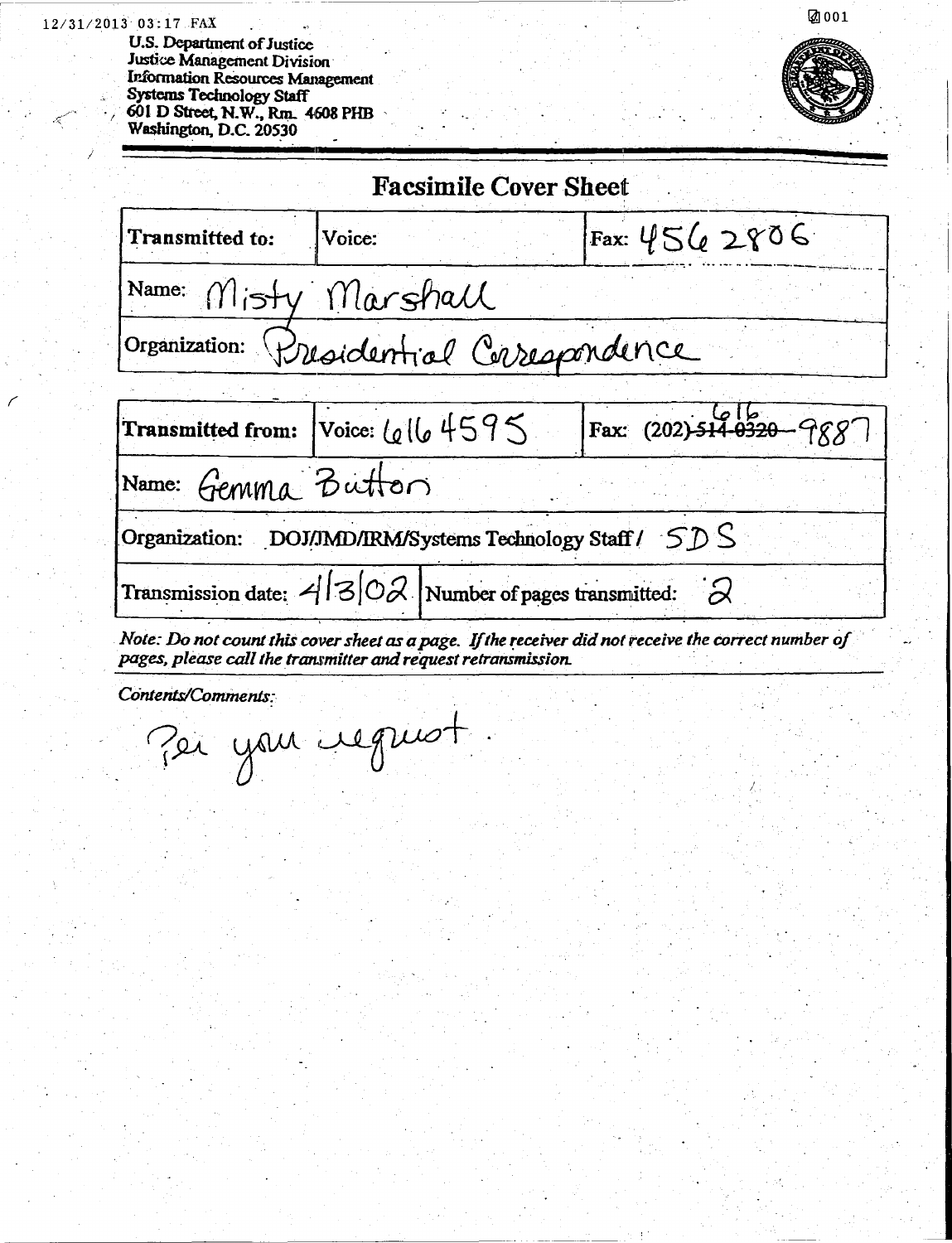## Withdrawal Marker The George W. Bush Library

| <b>FORM</b> | <b>SUBJECT/TITLE</b>                                               |  |  | <b>PAGES</b> | <b>DATE</b> | <b>RESTRICTION(S)</b> |
|-------------|--------------------------------------------------------------------|--|--|--------------|-------------|-----------------------|
|             |                                                                    |  |  |              |             |                       |
| Email       | RE: Workflow #121511 - To: Winnie Brinkley, et al. - From: Jocelyn |  |  |              | 04/02/2002  | P <sub>5</sub>        |

#### I . . ' This marker identifies the original location of the withdrawn item listed above. For a complete list of items withdrawn from' this folder, see the Withdrawal/Redaction Sheet at the front of the folder.

| <b>COLLECTION:</b>                                                                |                        |
|-----------------------------------------------------------------------------------|------------------------|
| Records Management, White House Office of                                         |                        |
| <b>SERIES:</b><br>Subject Files - ME002 (Messages Sent to Groups / Organizations) |                        |
| <b>FOLDER TITLE:</b><br>519706                                                    |                        |
| FRC ID:<br>.6465                                                                  | FOIA IDs and Segments: |
| OA Num.:<br>8617                                                                  | $-2018 - 0011 - P$     |
| <b>NARA Num.:</b><br>8533                                                         |                        |
|                                                                                   |                        |

#### \ Presidential Records Act - [44 U.S.C. 2204(a)]

Scheffel

#### Pl National Security Classified. Information [(a)(l) of the PRA)

- P2 Relating to the appointment to Federal office [(a)(2) of the PRA]
- P3 Release would violate a Federal statute [(a)(3):of the PRA)
- P4 Release would disclose trade secrets or confidential commercial or financial information  $[(a)(4)$  of the PRA]
- PS Release would disclose confidential advice between the President and his advisors, or between such advisors  $[a](5)$  of the PRA]
- P6 Release would constitute a clearly unwarranted invasion of personal privacy  $[(a)(6)$  of the PRA]
- PRM. Personal record misfile defined in accordance with 44 U.S.C. 2201(3). *{*

## Deed of Gift Restrictions

 $\cdot \infty$ 

- A. Closed by Executive Order 13526 governing access to national security information.
- B. Closed by statute or by the agency which originated the document.
- C. Closed in accordance with restrictions contained in donor's deed of gift.

#### RESTRICTION CODES

Freedom of Information Act- (5 U.S.C. 552(b)]

- $b(1)$  National security classified information  $[(b)(1)$  of the FOIA]
- b(2) Release would disclose internal personnel rules and practices of an agency [(b)(2) of the FOIA)
- b(3) Release would violate a Federal statute [(b)(3) of the FOIAJ
- b(4) Release would disclose trade secrets or confidential or financial information  $[(b)(4)$  of the FOIA]
- b(6) Release would constitute a clearly unwarranted invasion of  $\sim$ personal privacy  $[(b)(6)$  of the FOIA]
- b(7) Release would disclose information compiled for law enforcement purposes  $[(b)(7)$  of the FOIA]
- b(8) Release would disclose information concerning the regulation of financial institutions [(b)(8) of the FOIA)
- b(9) Release would disclose geological or geophysical information concerning wells  $[(b)(9)$  of the FOIA]

#### Records Not Subject to FOIA

 $\overline{\phantom{0}}$ Court Sealed - The document is withheld under a court seal and is not subject to the Freedom of Information Act.

 $\checkmark$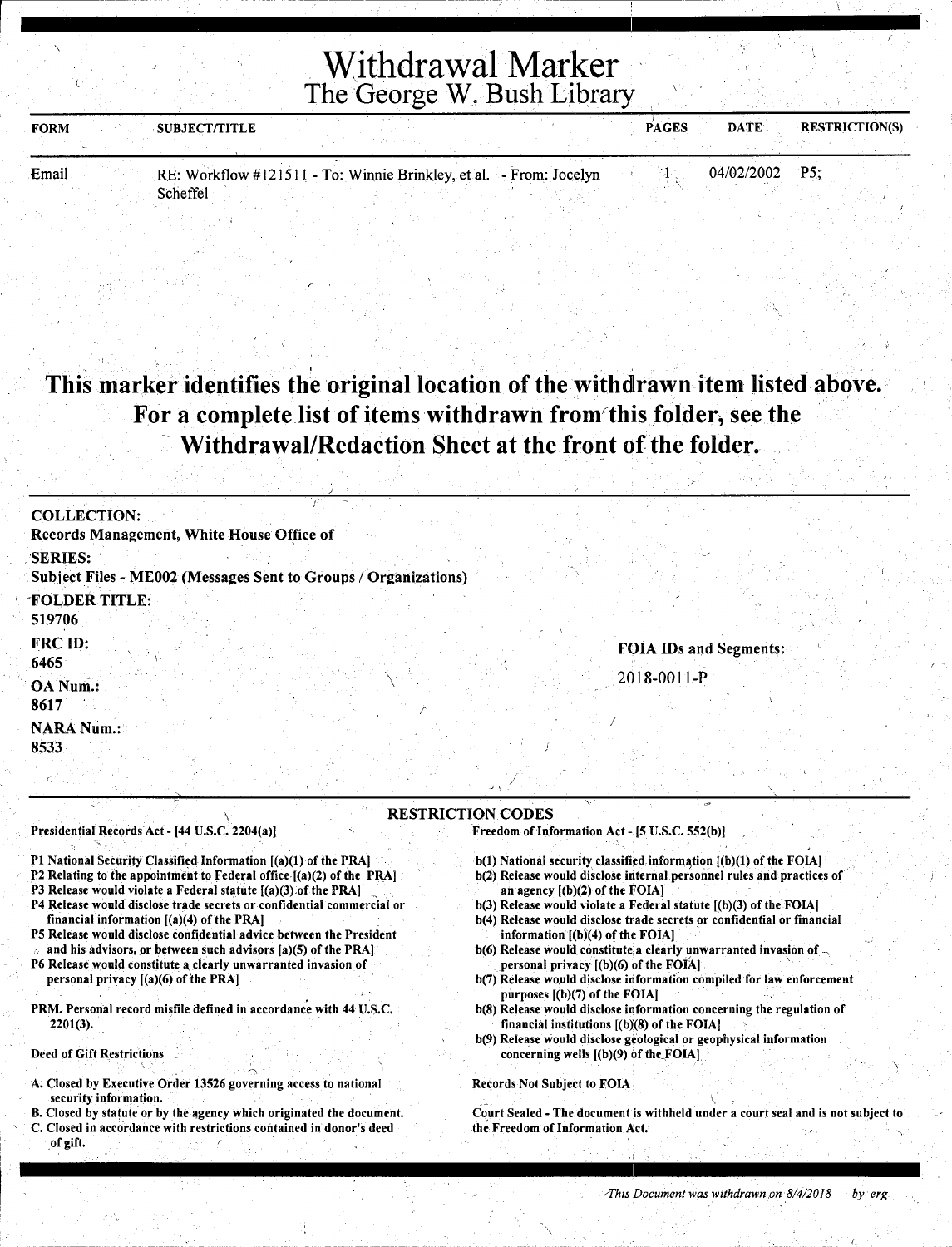(~

f

TOON draft

The Honorable Haldane Robert Mayer United States Court of Appeals for the Federal Circuit Washington, DC 20439

Dear Chief Judge Mayer:

I am pleased to forward my greetings to those attending the Judicial Conference of the United States Court of Appeals for the Federal Circuit.

It has been twenty years since President Ronald Reagan signed. into law the Federal Courts Improvement Act, which created the Federal Circuit. In 1982, the concept of creating a court whose jurisdiction to hear appeals was based on subject matter, instead of the district court in which the original case had been filed, was new. The hope was that this specialized court would promote uniformity and stability in vital and complex areas of the law, while easing the burden on the twelve geographically based courts of appeal. Since its inception, the Federal Circuit has fulfilled that hope. Over time, Congress has seen fit to expand the jurisdiction of this court. Today this unique court has a national jurisdiction over appeals mvolvmg such specialized bodies of law as intellectual property, govenunent contracts, international trade, veterans, and taxes. <sup>4</sup>

I offer my sincere congratulations to all those who have made the Federal Circuit a success. From the court employees who run the day-to-day business of the court to the honorable judges who preside over its courtrooms. And from the most experienced litigator 'to the lowliest law clerk. Each of you has helped the court achieve its mission and contribute to the fair, impartial, and peaceful resolution of disputes in a civilized society.

I welcome you and join you in your salute to the Federal Circuit.

Sincerely,

John Ashcroft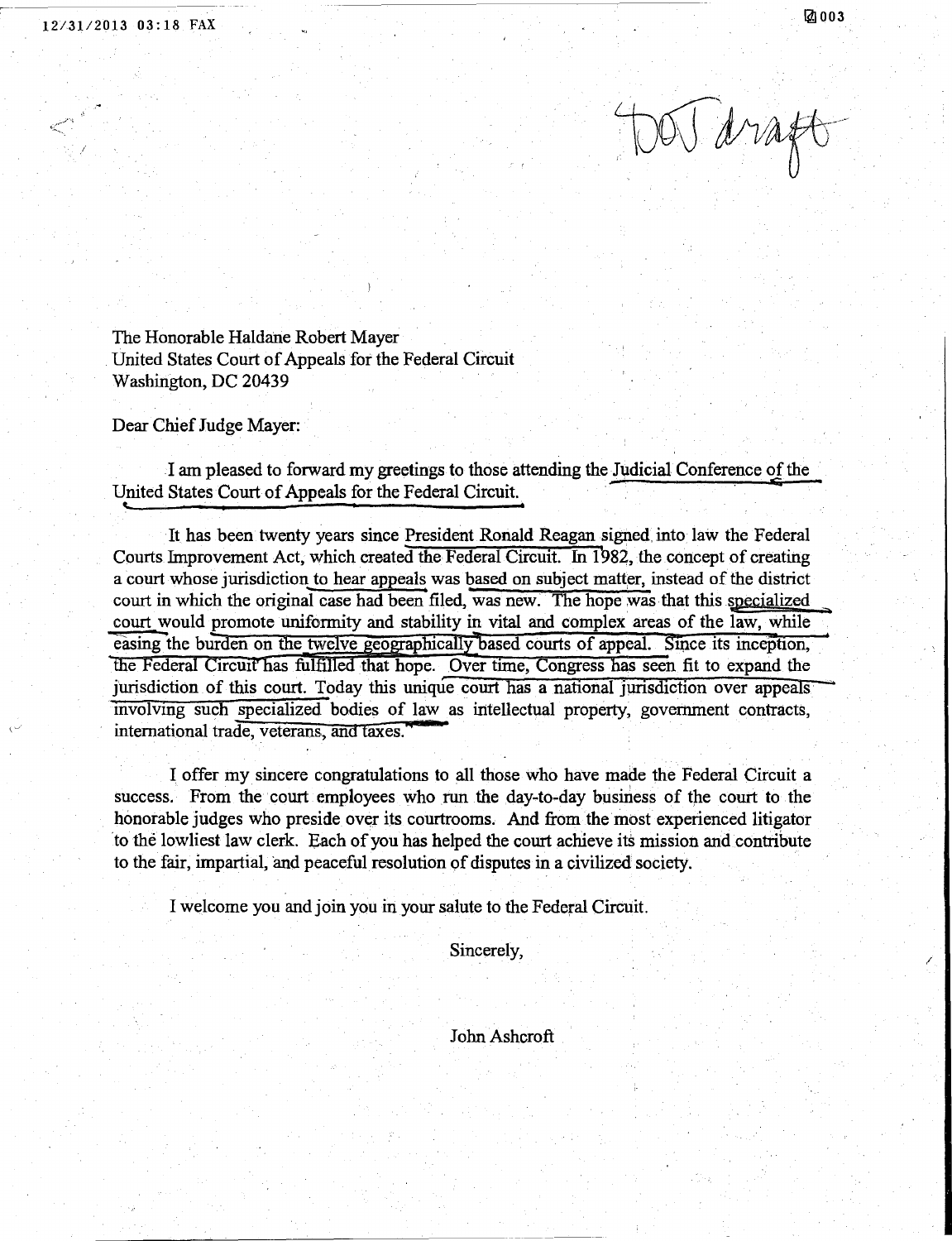**MEMORANDUM** OF CALL Previous editions usable  $\overline{\text{to}}$ āVī YOU WERE CALLED BY-YOU WERE VISITED BYœ OF (Organization) 585 プロ -312 ⊷ PLEASE PHONE Fire area code, **DSN WILL CALL AGAIN** IS WAITING TO SEE YOU. WISHES AN APPOINTMENT RETURNED YOUR CALL MESSAGE Alex 2021 Ė **RECZIVED BY** DATE<sup>2</sup> **TIME** m n:aa NSN 7540-00-634-4018<br>50363-111<br>UNICOR FPI-SST OPTIONAL FORM 363 (Rev. 7-94) **ELMORANDUM** OF CALL € Previous editions usable  $\overline{TO}$ MISTY YOU WERE CALLED BY-YOU WERE VISITED BY-CLAIM  $ALISON$ OF (Organization) OFFICE OF THE COUNSEL OF THE PRESIDED PLEASE PHONE  $\triangleright$  (Enter area code, if necessary) **DSN** 66627 WILL CALL AGAIN IS WAITING TO SEE YOU RETURNED YOUR CALL WISHES AN APPOINTMENT MESSAGE 20TH ANN, LETTER TO THE COURT OF APRALS RE Ron RICHARD MAY? PLEASE CALL  $\overline{MPE}$ **RECEIVED BY** TIME  $2<sub>1</sub>$ 60:16 P NSN 7540-00-634-4018 OPTIONAL FORM 363 (Rev. 7-94)<br>General Services Administration UNICOR FPI-SST LJ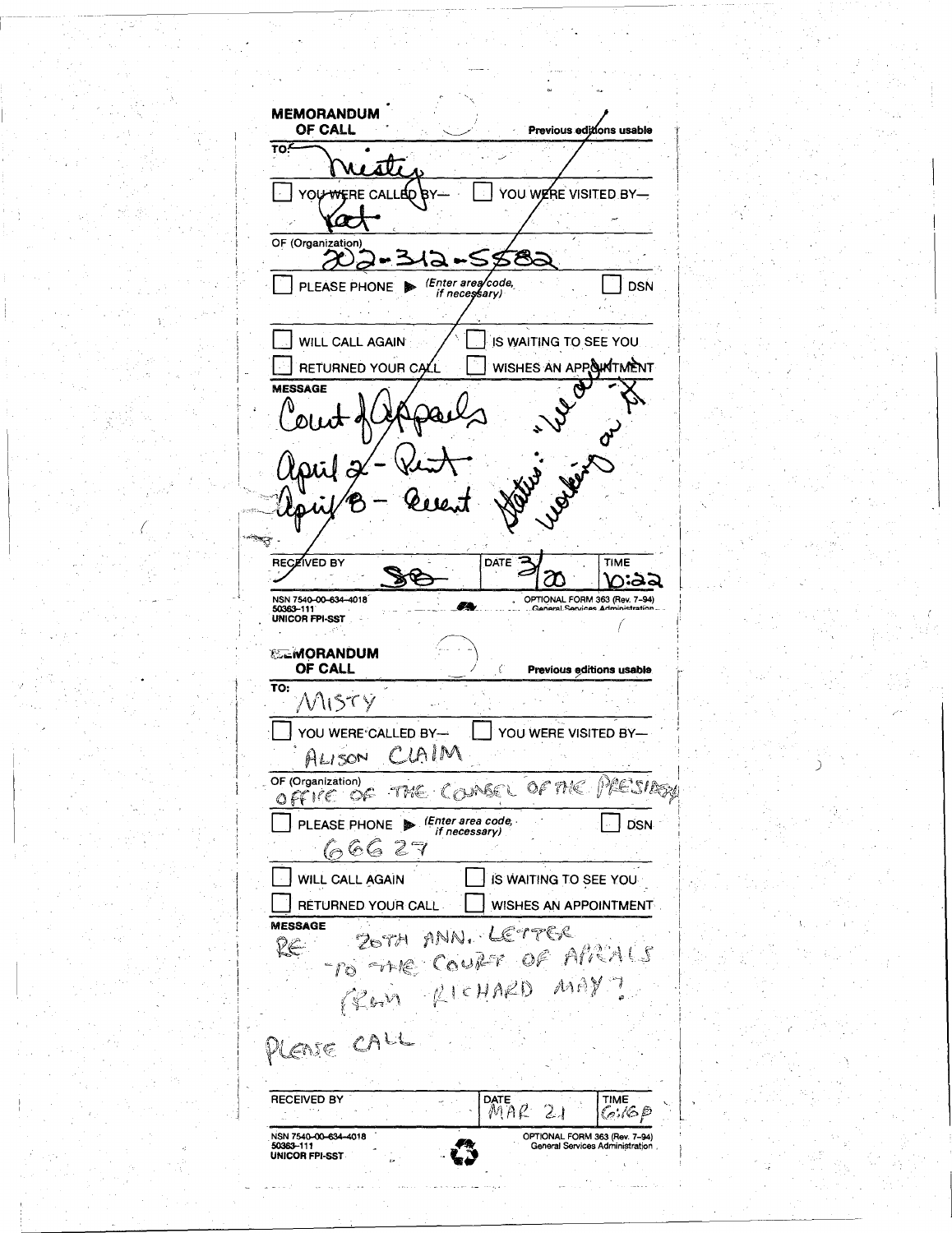### THE WHITE HOUSE WASHINGTON

## Fax to Cathie Harting @ DOJ **5 Pages Total**

Cathie Harting Department of Justice 514-2149 phone 514-4507 fax

From:

Memo for:

Misty Marshall Director, Presidential Messages 456-5503 phone 456-2806 fax

Subject: Recommendation & Advice for US Court of Appeals for Federal Circuit 20<sup>th</sup> anniv.

Date:

March 22, 2002

Please find attached a request for a Presidential Message from the US Court of Appeals for Federal Circuit 20<sup>th</sup> anniv.

Please advise my office as to the nature of this request, and whether a Presidential Message or a Message from the Attorney General would be appropriate by COB Wednesday, March 27, 2002.

Thank you.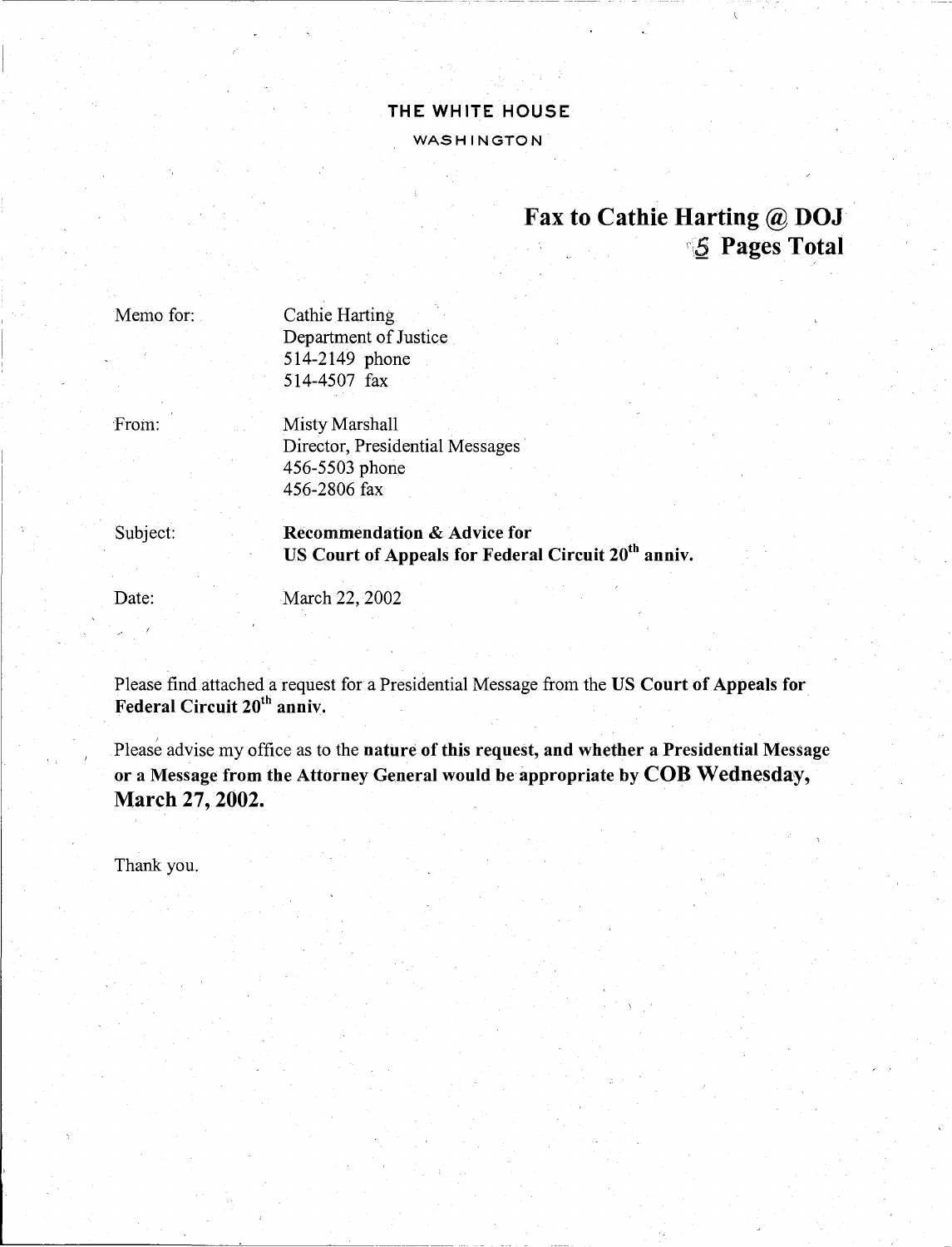03/12/02 16:08 FAX

United States Court of Appeals for the Hederal Circuit *Mashington, A.C. 20439* 

7 Assign 4

Chambers of Haldane Robert Mayer Chief Judge

March 12, 2002

Dear Misty:

 $0$ °  $_{\text{cuttained}}$ <br>cettached - On behalf of the court, I request that the President send a letter recognizing the 20<sup>th</sup> Anniversary of the United States Court of Appeals for the Federal Circuit at its Judicial Conference. The Conference will be held on April 8, 2002, at the Grand Hyatt Hotel in Washington. It typically has 1,000 to 1,500 judges, senior government officials, government lawyers, private practitioners, and academics from across the country in attendance. We may have a larger number of attendees for this conference because it commemorates the  $20<sup>th</sup>$  anniversary of the founding of the court.

The court was created by the Federal Courts Improvement Act of 1982, which President Reagan signed into law. It has national jurisdiction over appeals involving intellectual property, government contracts, international trade, federal employees, veterans, taxes, and takings arising under the Fifth Amendment of the Constitution. In the past, our speakers have included Chief Justice Burger, Vice President Quayle, and Justice Scalia. Chief Justice Rehnquist and Solicitor General Olson have agreed to speak at this conference.

I have taken the liberty of enclosing a suggested draft of a Presidential message. If a message is forthcoming and is to be read at the Conference by a Presidential representative, the requested due date is April 8. In that regard, I have approached Tim Flanigan, Deputy Counsel to the President. If not, we would request that if be provided by April 2 so that we might reproduce it for the attendees. If you need further information about the Conference or the court feel free to call Ms. Pam Twiford at (202) 312-5522 or me at (202) 633-6556. Thank you for your consideration of this request.

Sincerely yours,

 $H_{\text{MV}}/L$ 

Enclosure

**Office of Presidential Messages**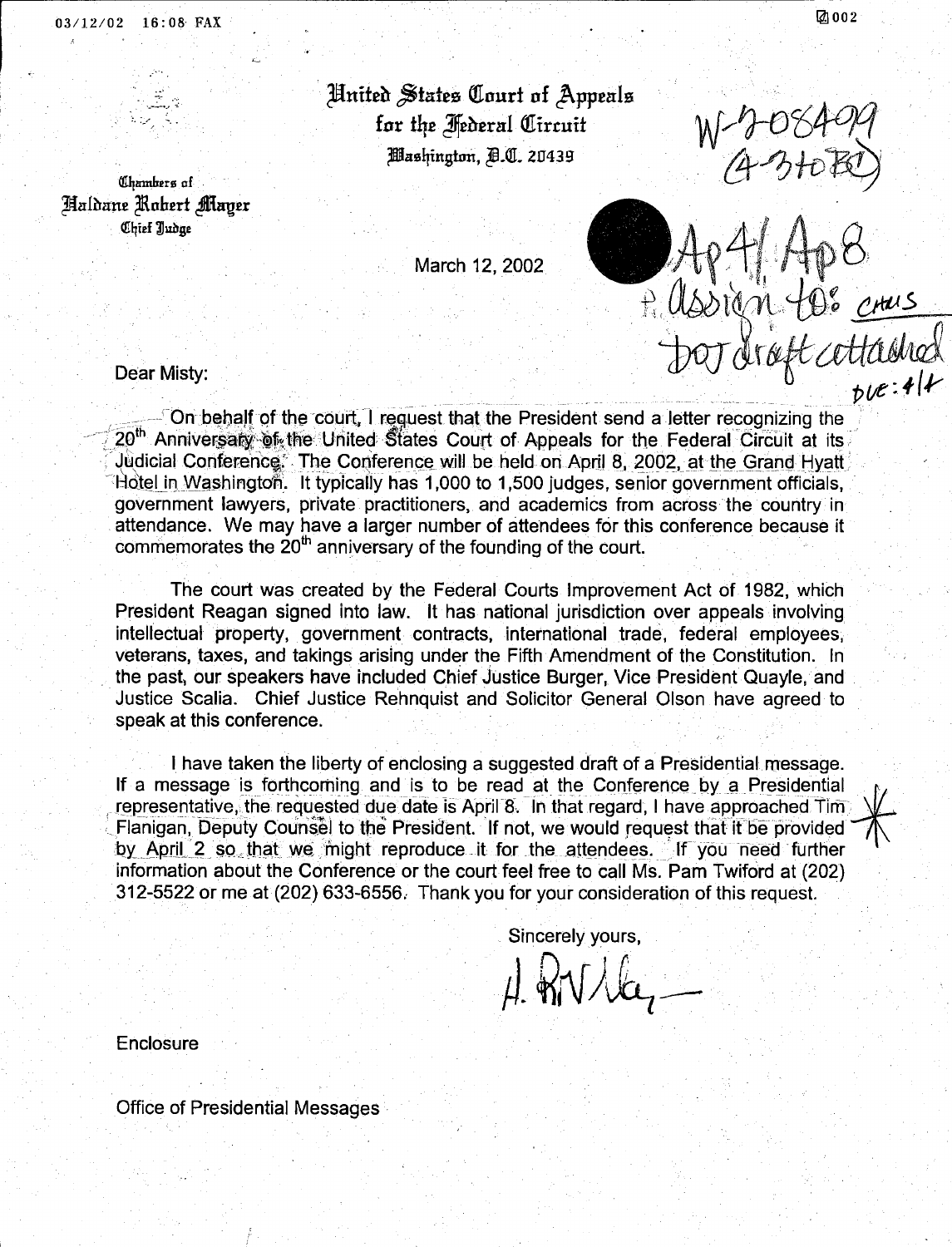#### SUGGESTED DRAFT

#### April 8, 2002

I am very pleased to forward my best wishes to those attending the Judicial Conference of the United States Court of Appeals for the Federal Circuit in this year of the court's twentieth anniversary.

On April 2, 1982, in a rose garden ceremony at the White House, President Reagan signed into law the Federal Courts Improvement Act. The Act created the Federal Circuit from the Court of Customs and Patent Appeals and the United States Court of Claims, putting the new, replacement court into effect on October 1 of that year. Unlike its twelve sister circuit courts of appeals, the new court was to have national subject matter, not geographic, jurisdiction. That jurisdiction was a  $\mathcal{L} = \{ \mathcal{L} \mid \mathcal{L} \in \mathcal{L} \}$  . The set of  $\mathcal{L} = \{ \mathcal{L} \}$ combination of jurisdiction inherited from its two predecessor courts and other, new areas initially given to it by Congress. The jurisdiction was to be of a civil -- not criminal -- nature, would often involve potentially large damage awards and a variety of economic issues, and would cover diverse areas such as patent law, international trade, and suits against the federal government: The hope twenty years ago was that . the court would promote uniformity and stability in vital areas of the law and ease the burden on other federal courts. Since its inception, not only has the new court fulfilled *. .fi.*  that hope, but Congress has seen fit to give it important additional jurisdiction, including appeals concerning the rights of our nation's veterans.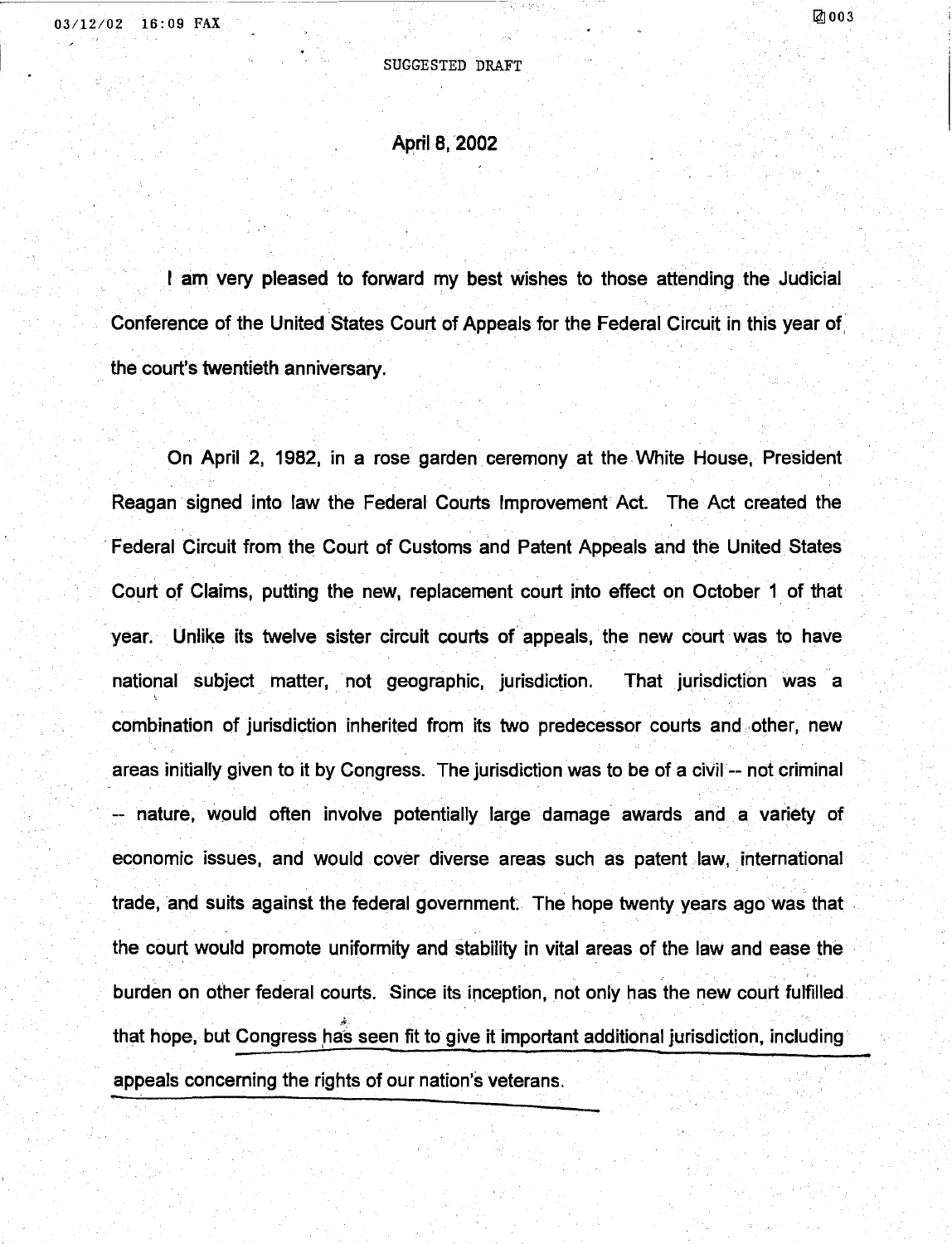$\cdot$  .

My congratulations to all those who have made the Federal Circuit a success, from those who conceived it to the court employees who have implemented its daily operations, from past judges to present judges, from attorneys who have litigated · before it to scholars and others who have commented upon it. You have all helped the court achieve its mission and contribute to a vital judicial role -- the fair, impartial, and peaceful resolution of disputes in a civilized society.

For that, and for your two decades of serving the public interest, I thank you on behalf of all Americans. Keep up the good work!

 $\mathcal{L}$